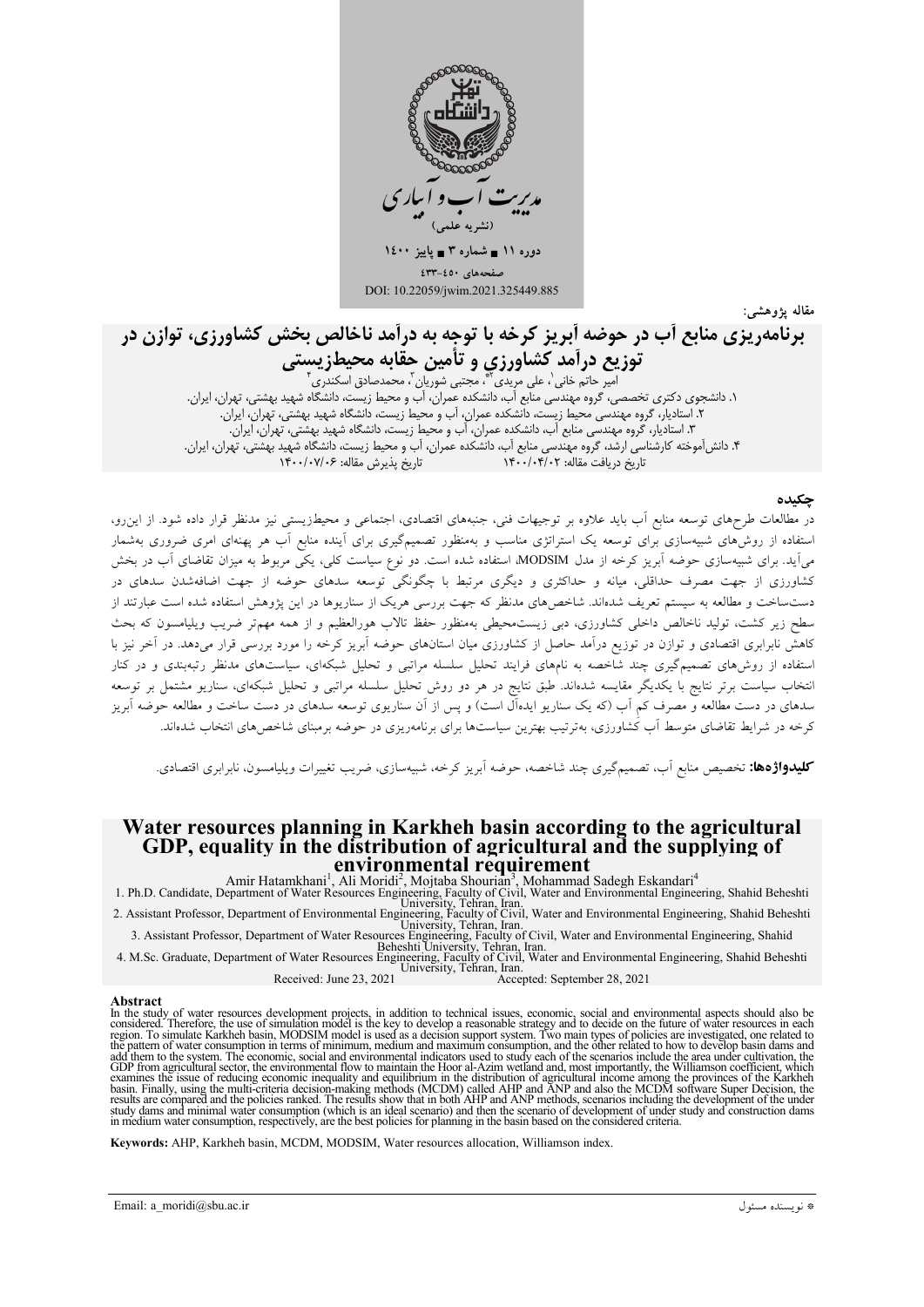مقدمه

آب همواره بهعنوان یکی از اصلی ترین نیازها برای تشکیل جوامع در مناطق جغرافیایی مختلف مطرح بوده است. لذا بررسی تأثیرات ناشی از وجود، عدم وجود و یا کمبود آن بر عوامل مختلفی همچون مهاجرت، امنیت مرزی، اشتغال، صنعت، کشاورزی و مسائل زیستمحیطی شایان توجه است. بهطورکلی مسائلی همچون تأمین حداکثر نیازهای مختلف شرب، صنعت، کشاورزی و غیره و همچنین تعادلبخشی بین منابع و مصارف در کنار شاخصهايي مانند حفظ محيطزيست ازجمله اهدافي است که گاهی با هم در تضاد هستند. در کشورمان ایران حوضههای آبریز متعددی وجود دارد که هر یک به نحوی با مسأله كمبود أب مواجه هستند. چگونگی تخصیص أب با نگاهی مدیریتی که بتواند همه مؤلفههای ذکرشده را تا حد قابلقبولی تأمین نماید یکی از نیازهای حال حاضر کشور است. در این پژوهش سعی بر آن است که با مديريت تخصيص أب در حوضه أبريز كرخه، تأمين نیازهای شرب، صنعت، کشاورزی و زیست،محیطی بهترتیبی صورت گیرد که شاخصهای مهمی از جمله بهبود اقتصاد منطقه و تأمين نياز زيستمحيطي و توازن در توزیع درآمد حاصل از کشاورزی است را در برداشته باشد. پیچیدگی حوضه آبریز کرخه به حدی است که ارزیابی و یا تغییر هر یک از مؤلفههای طراحی بدون بررسی یکپارچه و سیستمی آن امکانپذیر نیست. مدلهای شبیهسازی با استفاده از مجموعهای از روابط و پارامترها به پیش بینی رفتار سیستم میپردازند و رفتار سیستم منابع آب را مطابق با یک مجموعه از قوانین (واقعی یا فرضی) حاکم بر تخصیصهای آب و بهرهبرداری از سازهها بازسازی میکنند. نقطه قوت مدلهای شبیهسازی توانایی آنها در لحاظکردن سیستمهای منابع آب با کلیه اجزا و جزییات ممکن است.

تاکنون در سطح جهان، برای انجام مطالعات و برنامهریزی و شبیهسازی برنامهریزی و مدیریت منابع آب، مدلها و .<br>نرمافزارهای زیادی مورداستفاده قرار گرفته است. مدلهای RIBASIM ،MIKE BASIN ، WEAP ، MODSIM<sup>"</sup> از مهمترین مدلهایی میباشند که در مسائل منابع أب مورداستفاده قرار گرفتهاند ( & Hatamkhani .(Moridi 2019

تصمیمگیری چندشاخصه<sup>؛</sup> (MCDM) یکی از رایج ترین روشهای مورداستفاده در محیط تصمیمگیری است که به بررسی مسایل تصمیمگیری با رعایت تعدادی از شاخصهای تصمیم میپردازد. علل لزوم استفاده از مدلهای تصمیمگیری چند شاخصه، در مدیریت و برنامهریزی منابع آب را میتوان دست یابی به اهداف و محورهای گوناگون اسناد بالادستی موجود در مدیریت منابع آب، ارتباط مؤثر و مستقیم مسائل مدیریت منابع آب با دیگر حوضهها مانند اقتصادى، اجتماعي، زيستمحيطي، وجود معیارها و شاخصهای متضاد در مسایل مدیریت منابع آب، وجود سازمانها، نهادها و مصرفکنندگان گوناگون در مدیریت منابع آب، لزوم در نظرگرفتن پیامدهای اقتصادی، اجتماعی و زیست.حیطی طرحها و برنامههای پیشنهادی .<br>بهمنظور انتخاب گزینههای برتر، وجود معیارها و شاخصهای کیفی و غیرقابل اندازهگیری در مسائل مدیریت منابع آب نام برد (Mianabadi & Afshar, 2008).

ور مقالهای با (2010) Yilmaz & Harmancioglu عنوان تصمیمگیری چند شاخصه برای مدیریت منابع آب؛ مطالعه موردی حوضه رود گدیز در ترکیه به بررسی این رود پرداختند. در این مطالعه، از قابلیتهای نرمافزار WEAP بهمنظور شبیهسازی و از شیوههای مجموع ساده وزنی ْ، روش برنامەریزی سازشی<sup>י</sup> و TOPSIS<sup>″</sup> بەمنظور .<br>تصمیمگیری چند شاخصه استفاده شده است. در این مطالعه اعتمادیذیری تأمین نیازهای شهری و کمبود سالانه

مدریت آب و آباری دوره ۱۱ ∎ شماره ۳ ∎ یاییز ۱٤۰۰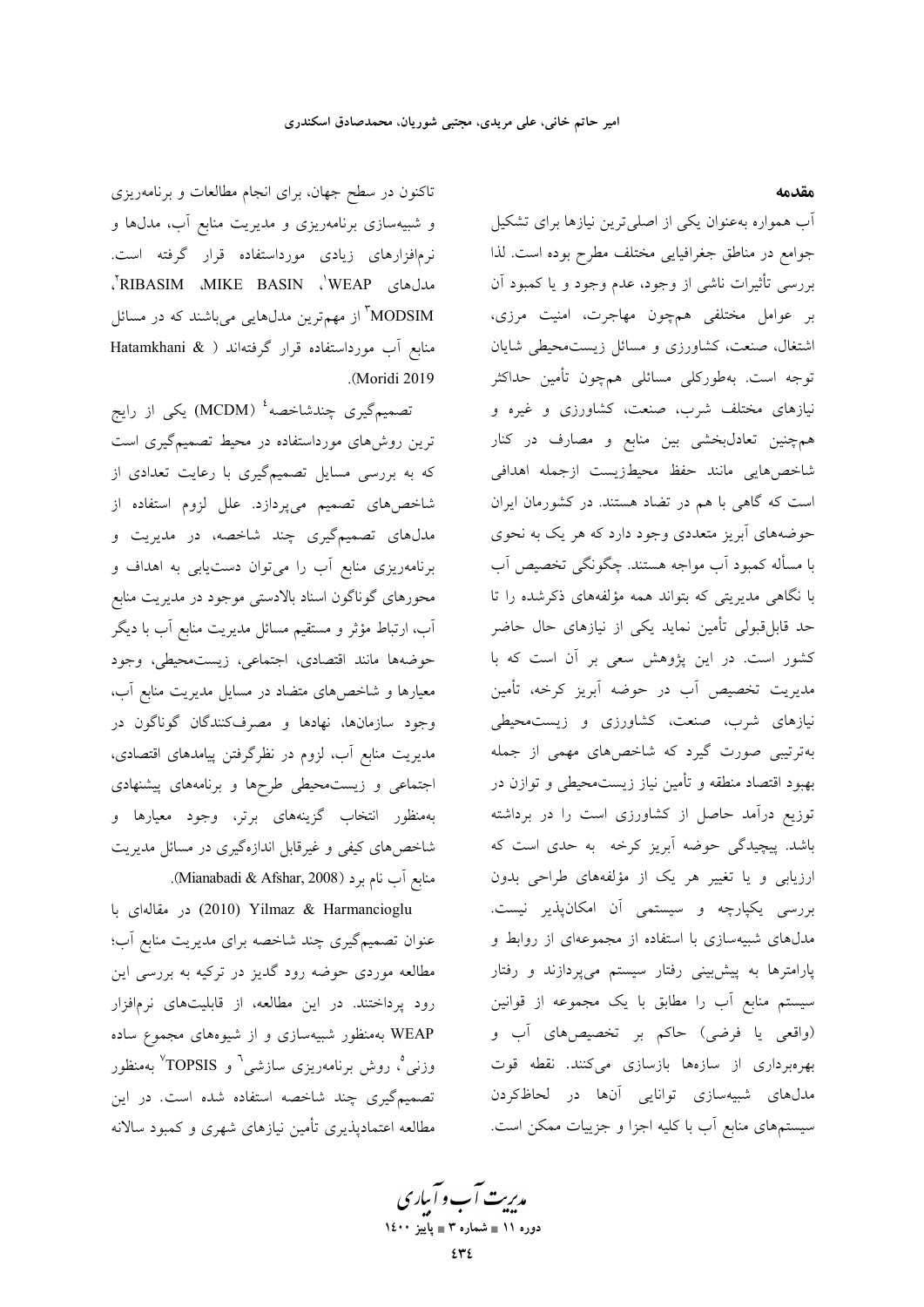محيطزيستي

نیاز آبیاری بهعنوان شاخصهای اجتماعی درنظر گرفته شدهاند. Toosi and Samani (2012) فرايند تحليل شبکهای<sup>۸</sup> (ANP) را بهعنوان یک ابزار مؤثر برای رتبهبندی پروژههای انتقال آب معرفی کردند. با توجه به این که بسیاری از شاخصها با هم مرتبط هستند، تحلیل شبکهای برای رتبهبندی پروژهها پیشنهاد می شود. در این پژوهش، ده پروژه انتقال آب در رودخانه کارون مورد بررسی قرار گرفته است که با استفاده از شاخصهای سود، هزینه و ریسک طبقهبندی شدهاند.

در مقالهای به مشکل (2015) (2015) در مقالهای به مشکل آبِرسانی روستایی در مناطق ساحلی بنگلادش پرداختند. سه روش مختلف تصمیمگیری چند شاخصه یعنی جمع وزنی، روند سلسله مراتبی تحلیلی<sup>۹</sup> (AHP) و روش جدید برای ارزیابی نادرست و محیط تصمیمگیری `` برای ارزیابی جایگزین مناسب برای تأمین آب استفاده شد. رتبهبندی گزینههای بهدستآمده از این تکنیکهای تصمیمگیری چندشاخصه نتایج مشابهی را بهوجود آورد. در این مطالعه شاخصهای اقتصادی و تکنیکی مورد بررسی قرار گرفتند. Rousta & Araghiejad (2015) برای مدل شناختهشده سیستم ارزیابی و برنامهریزی آب (WEAP) یک ابزار جدید تصمیمگیری چند شاخص مکانی'' (SMCDM) برای تسهیل فرایند تصمیمگیری چند شاخص توسعه دادند. سه هدف متفاوت يعني تعادل عرضه و تقاضا، کاهش خشکسالی و بهرهوری اقتصادی برای آنالیز و اولویتبندی استراتژیهای مدیریت حوضه رودخانه در نظر گرفتند. از SMCDM برای اولویت بندی استراتژیهای مختلف مدیریت برای برآورد تقاضای آب خانگی در حوضه رودخانه گرگانرود استفاده شد.

.2018) Alamanos et al (2018) یک ابزار تجزیه و تحلیل چند شاخصه برای ارزیابی استراتژیهای مدیریت منابع آب و انتخاب مناسبترین در میان آنها، در یک منطقه

یونان که با مشکلات کمبود آب مواجه است، ارائه کردند. در این پژوهش هفت استراتژی جایگزین تحت شاخصهای هیدرولوژیکی و اقتصادی موردبررسی قرار گرفتند و شاخصهای محیطزیستی و اجتماعی درنظر گرفته نشدهاند. .Golfam et al (2019) در مطالعهای با دو روش AHP و TOPSIS، به تعیین بهترین سناریو تخصیص آب کشاورزی با توجه تغییرات آبوهوایی در حوضه قرانغو در شمال غربی ایران پرداخته شد. در این مطالعه، از هشت معیار مدیریت شامل انعطافپذیری، آسیبپذیری، بازگشتپذیری، اعتمادپذیری زمانی، اعتمادپذیری حجمی، نسبت عرضه به تقاضا، در دسترس بودن و مجموع مربع کمبود برای اندازهگیری Hosnavi Atashgah et al. سيستم استفاده شد. (2019) الگوی شناسایی و اولویتبندی شاخصهای اصلی و اثرگذار در طرحهای انتقال آب بین حوضهای با روشهای تصمیمگیری چند شاخصه ارائه کردند. در این پژوهش، ابتدا معیارها و شاخصهها با روش دلفی به هشت شاخص اصلی طبقهبندی شده و سیس با روش سلسله مراتبی و تحلیل شبکهای اولویتبندی شدند.

.Zamani et al (2020) يك سيستم پشتيبانى تصمیمگیری مبتنی بر فازی برای ارزیابی و رتبهبندی سناریوهای سازگاری پیشنهادی برای تغییر آبوهوا در سیستم منابع آب کشاورزی جره در جنوبغربی ایران توسعه دادند. معیارهای در نظر گرفتهشده در تصمیمگیری چندمعیاره، شاخص کارایی در شرایط اقلیمی مختلف و شاخص پذیرش اجتماعی ذینفعان بودند. Ebad .(2020) Ardestani et al (2020) در مطالعهای چارچوب ارزیابی و رتبهبندی جایگزینهای مختلف سیستمهای تأمین تقاضای آب کشاورزی مطابق با معیارهای توسعه پایدار در حوزه پلدشت واقع در استان آذربایجان غربی را بررسی کردند. این مقایسه براساس معیارهایی شامل تعاریف

مدریت آب و آباری دوره ۱۱ ∎ شماره ۳ ∎ یاییز ۱٤۰۰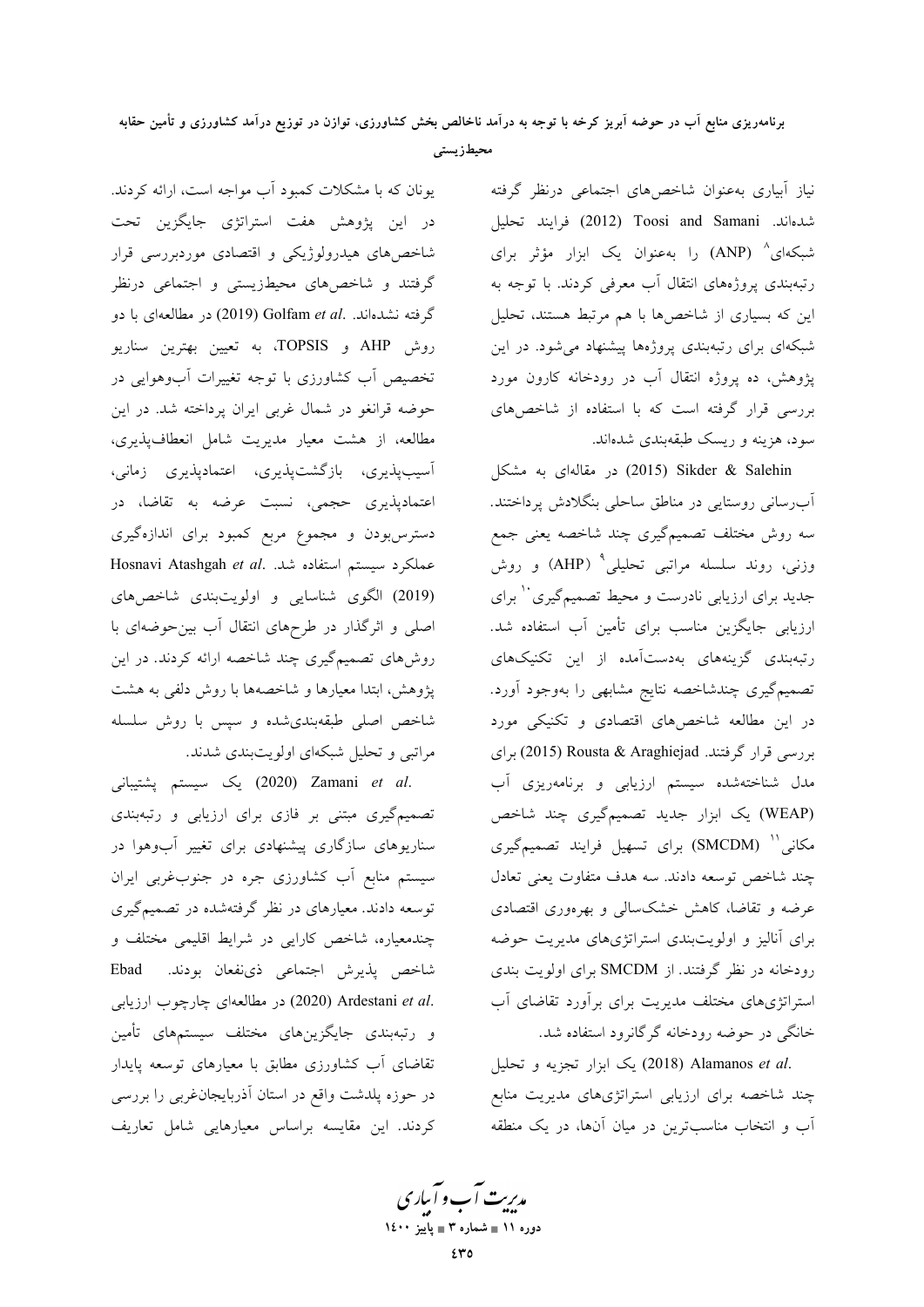اقتصادی، زیست.حیطی و فنی انجام شد. نتایج پژوهش بهخوبی کارایی تکنیکهای تصمیمگیری چندمعیاره را در ارزیابی پروژهها براساس معیارهای توسعه پایدار نشان مناسببودن استفاده از (2021) Zolfaghary et al. مناسب فاضلاب تصفیهشده شهری بهعنوان آب آبیاری با استفاده از سیستم اطلاعات جغرافیایی و تصمیمگیری چند معیاره را موردبررسی قرار دادند. در دسترس بودن آب آبیاری، فاصله فني و اقتصادي از تصفيهخانه فاضلاب و مناسببودن زمینهای کشاورزی برای کشت محصول بهعنوان معیارهای فني و اقتصادي در نظر گرفته شده است.

در شرایطی که ۷۰ درصد آب استحصالشده در سطح جهان و در ایران حدود ۹۰ درصد، در بخش کشاورزی مصرف می شود، رقابتها در برداشت بیش تر آب بهطور عمده معطوف به بخش کشاورزی بوده و حتی پیشبینی می شود در آینده نیز با افزایش نیازهای آبی، رقابتها بر سر تخصیص آب در این بخش تشدید شود. با توجه به بررسی مطالعات گذشته مشخص است که در زمینه مدیریت و تخصیص منابع آب با روشهای MCDM. معیارها و شاخصهای مختلفی بهکار گرفته شده است. اما یکی از شاخصهایی که کمتر موردتوجه قرار گرفته است و میباید در برنامهریزی منابع آب در سطح حوضه آبریز در کنار شاخصهای فنی، اقتصادی و زیستمحیطی مورد توجه قرار گیرد، توجه به میزان پراکندگی و تخصیص مناسب آب برای دست یابی به توزیع مناسب ثروت و کاهش نابرابری درآمدی ذی نفعان بخش کشاورزی است. بنابراین در این پژوهش سعی بر آن است با درنظرگرفتن شاخصی با عنوان توازن در توزیع درآمد بخش کشاورزی در کنار شاخصهای اقتصادی (درآمد ناخالص داخلی کشاورزی<sup>٬٬</sup>(GDP)) و محیطزیستی (دبی محیطزیستی مورد نیاز تالاب هورالعظیم) با یک نگاه جامع و روشی جدید به برنامهریزی و تصمیمگیری در حوضه آبریز پرداخته شود. توازن در توزیع

درآمد با استفاده از ضریب تغییرات ویلیامسون که یکی از مهم ترین شاخصهای اندازهگیری نابرابری درآمدی Cuaresma et al., 2014; Portnov & ) درونمنطقهای است Felsenstein, 2010) و تا به حال در زمینه مدیریت و برنامهریزی منابع آب بهکار گرفته نشده است، موردبررسی و اندازهگیری قرار گرفته است. با استفاده از این شاخص میتوان به سمت ایجاد توازن در توزیع درآمد حاصل از کشاورزی (نحوه تخصیص و توسعه منابع آب میان استانهای مشترک حوضه آبریز با توجه به درآمد و تعداد بهرهبرداران در بخش کشاورزی) و کاهش مناقشات و رقابتهای بین استانی پیش رفت. دو نوع سیاست کلی، یکی مربوط به میزان تقاضای آب در بخش کشاورزی از جهت مصرف حداقلی، میانه و حداکثری و دیگری مرتبط با چگونگی توسعه سدهای حوضه از جهت اضافهشدن سدهای در دستساخت و مطالعه به سیستم (در مجموع شامل نه سناریو) موردبررسی قرار گرفته شده است تا بهترین سیاست برای برنامهریزی در حوضه آبریز انتخاب شود.

شاخصهای پژوهش یعنی سطح زیر کشت، درآمد ناخالص داخلی و ضریب تغییرات ویلیامسون با استفاده از قابلیتهای قسمت سفارشیسازی نرمافزار MODSIM تعریف شده است. سناریوهای آتی که مسأله توسعه زیرساختهای منابع آبی را مدنظر قرار داده بهصورت مجزا مدلسازی شده و نتایج آنها موردبررسی قرار گرفتهاند. در این پژوهش از شیوههای تصمیمگیری چندشاخصه یعنی تحلیل سلسله مراتبی و تحلیل شبکهای بهمنظور رتبهبندی سناریوها و همچنین انتخاب سناریو برتر استفاده شده است. بدین منظور درخت تصمیم در نظر گرفته شده برای این پژوهش در نرمافزار Super Decisions مدل شده است و نتايج حاصل از دو روش تحليل سلسله مراتبي و تحليل شبکهای ارائه و درنهایت نیز گزینه برتر نهایی برای آینده این حوضه معرفي شده است.

مدیریت آب و آباری ۔<br>دورہ ۱۱ ∎ شمارہ ۳ ∎ پاییز ۱٤۰۰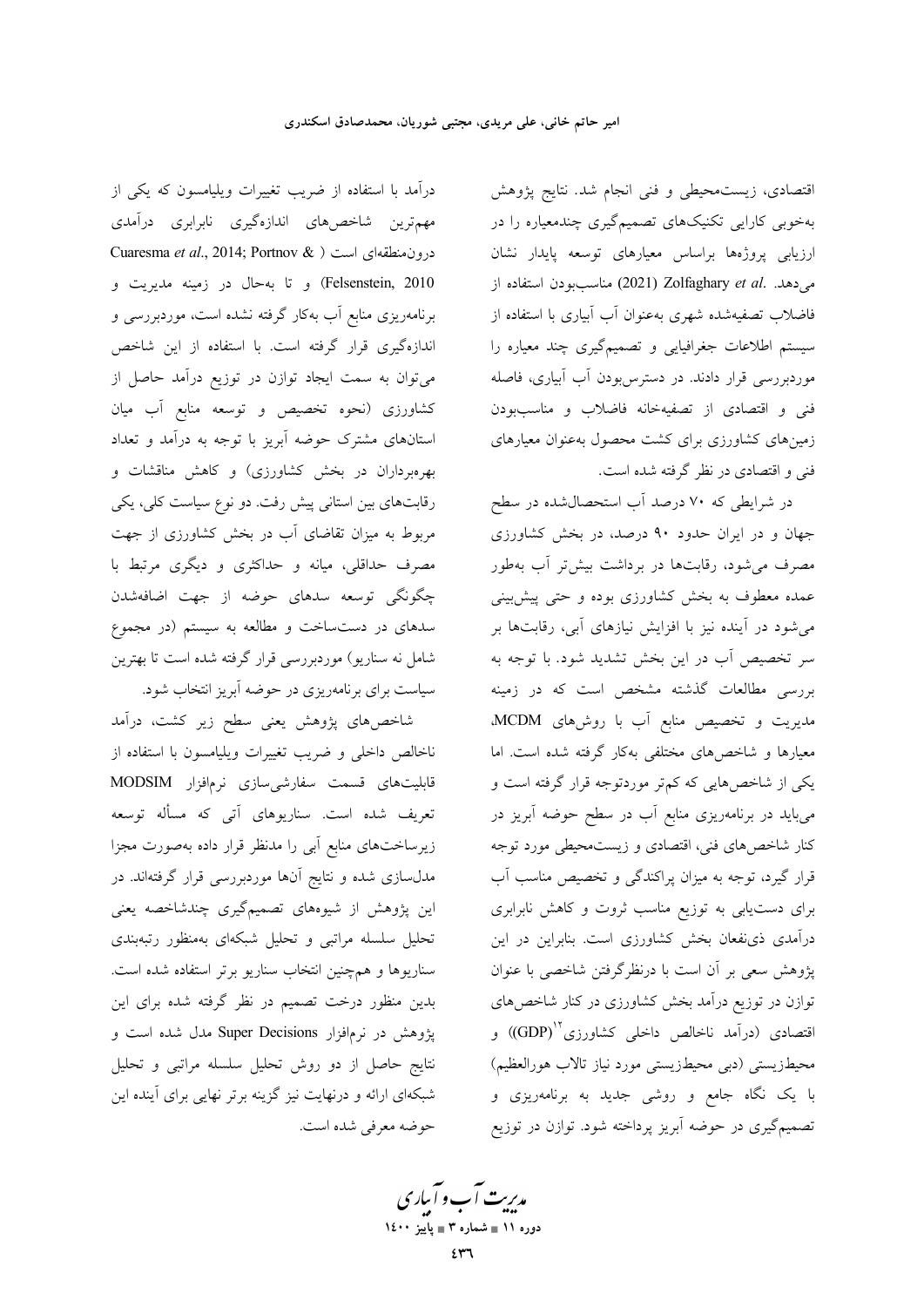برنامهریزی منابع آب در حوضه آبریز کرخه با توجه به درآمد ناخالص بخش کشاورزی، توازن در توزیع درآمد کشاورزی و تأمین حقابه

محيطز يستى

# جهت کنترل و بهرهبرداری در زمان واقعی بهره برد. اگرچه که مدل MODSIM یک مدل شبیهسازی است ولی با استفاده از روش بهینهسازی شبکه جریان تخصیص جریانهای حوضه را با توجه به حقابهها و سایر اولویتبندی های مشخص شده، انجام می دهد. در ادمه شاخصهای پژوهش که با استفاده از قابلیتهای قسمت سفارشی سازی نرمافزار MODSIM تعریف شدهاند، تشريح مي شود.

شاخص سطح زير كشت

همواره سطح زیر کشت بهعنوان یکی از شاخصهای پیشرفت در اقتصاد دولتها مطرح بوده است. این شاخص ازيكطرف موقعيت اجتماعي پيرامون محدوده خود را دستخوش تغییر قرار میدهد و از طرفی پارامترهای اقتصادی را تحت تأثیر قرار میدهد. بهاین ترتیب که با تأثیراتی که در اشتغال و اقتصاد منطقه ايفا مى كند بهصورت مستقيم و يا غيرمستقيم يک شاخص اقتصادی- اجتماعی محسوب میشود. این شاخص در یژوهش حاضر بهعنوان پایهای برای محاسبه دیگر شاخص ها مورداستفاده قرارگرفته است.

در این بخش به روشها و ابزارهای استفادهشده در این پژوهش پرداخته شده است. ابتدا چگونگی ساخت مدل شبیهساز و تئوری پژوهش در زمینه در نظرگرفتن شاخصها و تمهیدات در نرمافزار MODSIM بیان شده و به روشهای تصمیمگیری چندشاخصه اشاره شده است. شکل (۱) نمای كلي مراحل انجام اين پژوهش را نشان مى دهد.

## MODSIM مدل

مواد و روشها

MODSIM یک نرمافزار جامع تصمیمیار جهت شبیهسازی و مدیریت حوضه آبریز است. این مدل جهت مدیریت حوضه آبریز بهگونهای طراحی شده است که بهعنوان یک ابزار بهمنظور توسعه و بهبود مواردی چون سناریوهای کوتاهمدت مدیریت منابع آب، برنامهریزی بلندمدت بهرهبرداری، برنامهریزی احتمالی خشکسالی و تحلیل های مربوط به حقابهها و حل وفصل منازعات میان بخشی (شرب، صنعت، کشاورزی و زیستمحیطی) در سطح حوضه آبريز استفاده شود. بهطوركلي مدل MODSIM هم امکان برنامهریزی و مدیریت یکپارچه حوضه آبریز را ایجاد میکند و هم می توان از این مدل



Figure 1. Research process flow chart

مدریت آب و آباری دوره ١١ ∎ شماره ٣ ∎ ياييز ١٤٠٠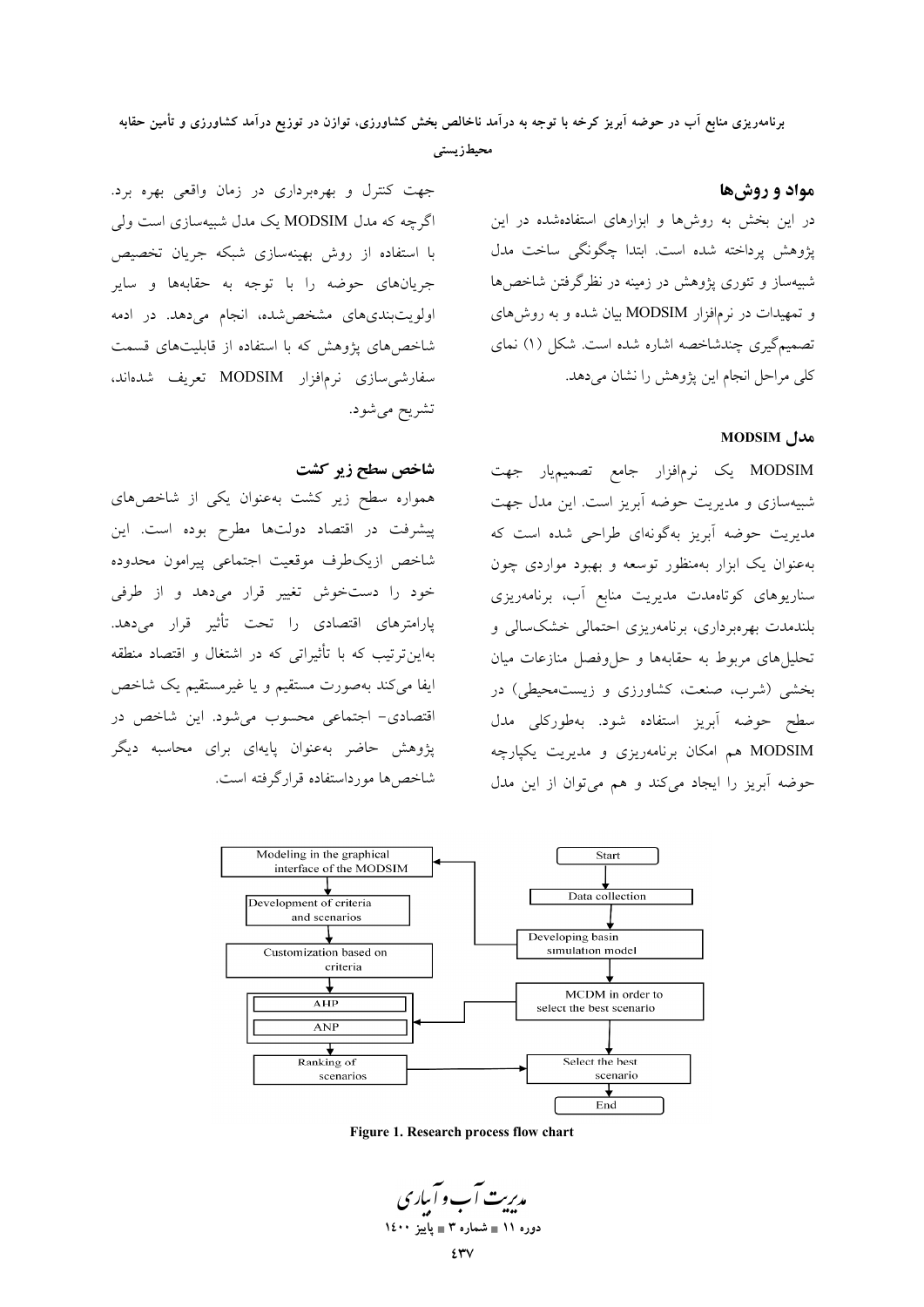# شاخص تعداد بهرهبرداران در بخش کشاورزی منطقه و به تفکیک هر استان

با استفاده از رابطه (١) تعداد بهرهبرداران بخش کشاورزی بهازای هر هکتار از اراضی زیر کشت در هر استان از منطقه موردمطالعه بهدست آمده است. خاطرنشان می شود آمار مربوط به تعداد بهرهبرداران بخش کشاورزی هر استان با استفاده از آمار منتشرشده توسط سازمان آمار تهيهشده است ( ,Babaeian et al) .2016

 $job_{agr i_{index_{provide}}$  $(1)$ job<sub>agriprovincei</sub>  $i = 1.2.3 ... .7$  $AUC_i$ 

که در این رابطه:

job\_agri\_index\_province; تعداد بهروبر داران بخش کشاورزی استان بهازای هر هکتار اراضی تحت کشت job\_agri\_province; تعداد بهرهبر داران بخش كشاورزي ه استان

. سطح زیر کشت استان:

حال با توجه به مقادیر بهدستآمده برای هر استان، این مقادیر در محیط سفارشی سازی نرمافزار MODSIM با توجه به اراضی زیر کشت که در هر سناریو برای هر استان بهصورت جداگانه محاسبه شده است به تعداد بهرهبرداران بخش کشاورزی در هر استان در سناریو مربوطه تبديل مي شود.

job\_agri\_province<sub>i</sub>\_S<sub>i</sub> =  $(1)$ 

job\_agri\_index\_province;  $\times$  AUC\_edited;

 $i = 1.2.3$ ,  $i = 1.2.3$ ....7

**iob\_agri\_province**<sub>i-</sub>S<sub>i</sub> در این رابطه  $\mathbf{p}$ iob\_agri\_province<sub>i-</sub>S<sub>i</sub> بهرهبرداران بخش کشاورزی در هر استان در سناریو مربوطه و AUC\_edited<sub>i</sub> سطح زیر کشت اصلاح شده هر استان مبتنی بر سناریوی مربوطه می باشد.

# شاخص تولید ناخالص داخلی (GDP) بخش کشاورزی در منطقه و به تفکیک هر استان

حسابرسی ناشی از تولید ناخالص داخلی بهازای هر بهرهبردار از عرصه كشاورزى مسأله موردتوجه اين قسمت است. در محاسبه این شاخص اقتصادی نیز همچون شاخص قبل مقادير مربوط به توليد ناخالص داخلی هر استان با استفاده از آمار منتشرشده توسط سازمان آمار به تفکیک هر استان از حوضه آبریز تهیه شده است و در مراحل بعد این مقدار بر اراضی زیر کشت آن استان تقسیم شده است. به این ترتیب شاخص تولید ناخالص داخلی در هر استان بهازای هر هکتار از اراضی زير كشت أن استان محاسبه شده است. فرمولبندي محاسبات این شاخص بهترتیب زیر ارائه میشود (Hatamkhani & Moridi, 2021).

 $(1)$  $GDP\_agri\_index\_province_i =$  $GDP\_agri\_province_i$ job\_agri\_province<sub>i</sub>

GDP\_agri\_province;  $S_i$  =  $(5)$ 

 $= GDP_{agri\_index\_province_i}$ 

 $\times$  job\_agri\_province<sub>i\_</sub>S<sub>j</sub>

كه در اين رابطه GDP\_agri\_index\_province; سرانه تولید ناخالص داخلی بهازای هر بهرهبردار عرصه کشاورزی در هر استان، GDP\_agri\_province ناخالص داخلی ناشی از کشاورزی در هر استان که از آمارهای رسمی سازمان آمار گرفته شده است، توليد ناخالص داخلي ناشي GDP\_agri\_province<sub>i</sub>\_S<sub>i</sub> از کشاورزی در هر استان و مربوط به سناریو j میباشد.

شاخص ضريب تغييرات ويليامسون یکی از اصلیترین اهداف این پژوهش افزایش توازن درآمدی درون منطقهای در بخش کشاورزی است. وجود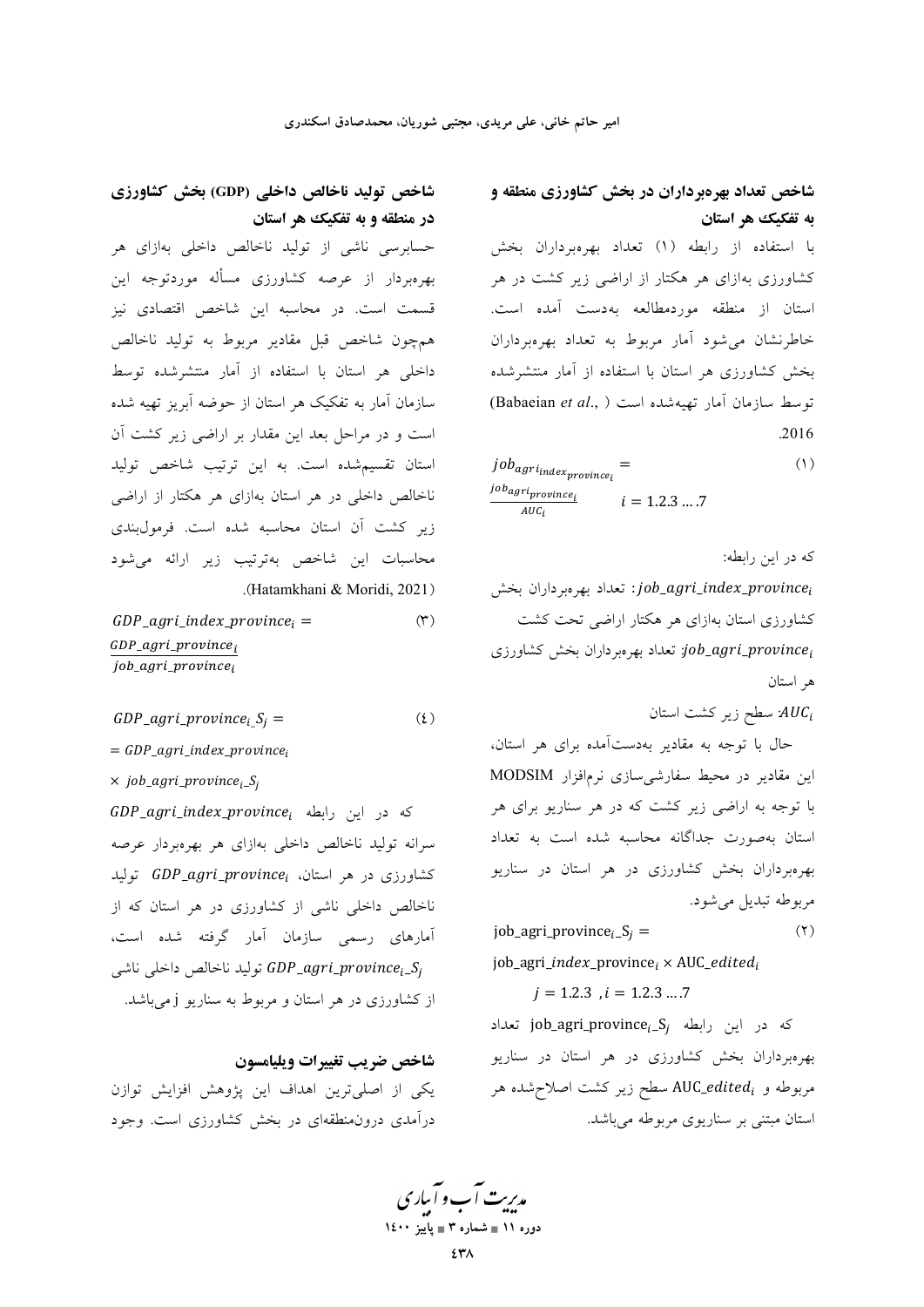محيطزيستي

درآمدی بیشتر و هرچه به صفر نزدیکتر باشد نشاندهنده توازن بیشتر و نابرابری کمتر است (Cuaresma *et al.*, 2014). در واقع با استفاده از این ضریب به این سوال پاسخ داده میشود که برنامهریزی منابع آب در حوضه آبریز چگونه باشد تا درآمد بخش کشاورزی توزیع متوازنی در میان استانهای مختلف داشته باشد؟ این موضوع در استانهایی که کشاورزی نقش عمدهای در اقتصاد آنها ایفا میکند و معیشت مردم وابستگی زیادی به آن دارد، اهمیت ویژهای دارد. روش محاسبه نابرابریهای منطقهای با استفاده از شاخص ويليامسون بهصورت رابطه (٥) است ( Díez-Minguela .(& Llopis, 2020; Williamson, 1965  $WI = \frac{\sqrt{\sum_{j=1}^{m} (y_i - y^*)^2 \frac{P_i}{P}}}{T}$  $(0)$ 

WI: شاخص ضريب تغييرات ويليامسون، i: تعداد استانها، Pi. تعداد بهرهبرداران هر استان، P: جمعیت کل بهرهبرداران استانهای حوضه، yi: درآمد سرانه کشاورزی در استان،  $\bm{y}^*i$ : درآمد سرانه کشاورزی در کل استانهای حوضه است. جهت محاسبه این ضریب، مقادیر تعداد بهرهبرداران و تولید ناخالص داخلی در بخش کشاورزی در هر استان از سایت مرکز آمار ایران استخراج و استفاده شده است.

### تصمیم گیری چندشاخصه (MCDM)

یکی از مسائل تصمیمسازی مدیران،چگونگی انتخابکردن یک گزینه از میان چندین گزینه موجود است که میباید با توجه به معیارهایی که برای انتخاب مطرح است این کار صورت پذیرد. حتی در صورتیکه انتخابکردن هم موردنظر نباشد ممکن است احتیاج داشته باشیم بدانیم اولویت گزینهها نسبت به یکدیگر چه میزان است. در این مسأله به هر گزینه با توجه به امتیازهای تخصیصیافته در مقایسه باهم و نیز با توجه به

نابرابری و ابعاد مختلف آن، از نشانههای مهم توسعهنیافتگی است، زیرا در حقیقت کشورهایی که امروزه بهعنوان توسعهيافته شناخته مىشوند ضمن اين۵ه از شاخصهای اقتصادی بالایی برخوردار هستند، توزیع درآمد و امکانات نیز در آن جوامع نسبتاً عادلانه است، اما در کشورهای توسعهنیافته، مقادیر این شاخص پایین است Ahadnejad Reveshty et al., ) ان نامتوازن است ( .Ahadnejad Reveshty et al 2016). در ایران حدود ۹۰ درصد آب تجدیدپذیر، در بخش کشاورزی مصرف میشود. رقابتها در برداشت بیش تر آب بهطور عمده معطوف بخش کشاورزی بوده و حتی در آینده نیز با افزایش نیازهای آبی، پیشبینی می شود رقابتها بر سر تخصیص آب در این بخش تشدید شود. حوضه کرخه، از حوضههای آبریز بزرگ و مهم کشور است که بخشی از هفت استان مختلف را شامل می شود. بنابراین، رقابت بین ذی نفعان این حوضه به خصوص بین ذی نفعان بالادست و پاییندست برای استفاده بیش تر آب وجود دارد و عدم تخصیص و توسعه مناسب و متوازن منابع میتواند موجب ایجاد درگیریها بین ذیٰنفعان این حوضه بزرگ شود.

ضریب تغییرات ویلیامسون یکی از شاخصها در این زمینه است. ویلیامسون اولین کسی بوده که ایده تخمین شاخصهای نابرابری بر اساس سهم مناطق در جمعیت ملی را در برآورد نابرابری بین منطقهای ارائه داده است (Gluschenko, 2018). این شاخص در علوم مختلف جهت بررسی نابرابری درآمدی کاربرد فراوانی داشته است که میتوان به توسعه حمل و نقل ریلی ( Luo & Zhao, 2021)، ساختار و توسعه فضایی شهری (Yu, 2021) و توسعه بانکداری (D'Onofrio et al., 2019) اشاره کرد. این شاخص پراکندگی درآمدی را براساس جمعیت مناطق مختلف نشان میدهد و به این ترتیب هر چه مقدار ضریب ویلیامسون بیشتر باشد، نشاندهنده نابرابری

مدریت آب و آباری دوره ۱۱ ∎ شماره ۳ ∎ یاییز ۱٤۰۰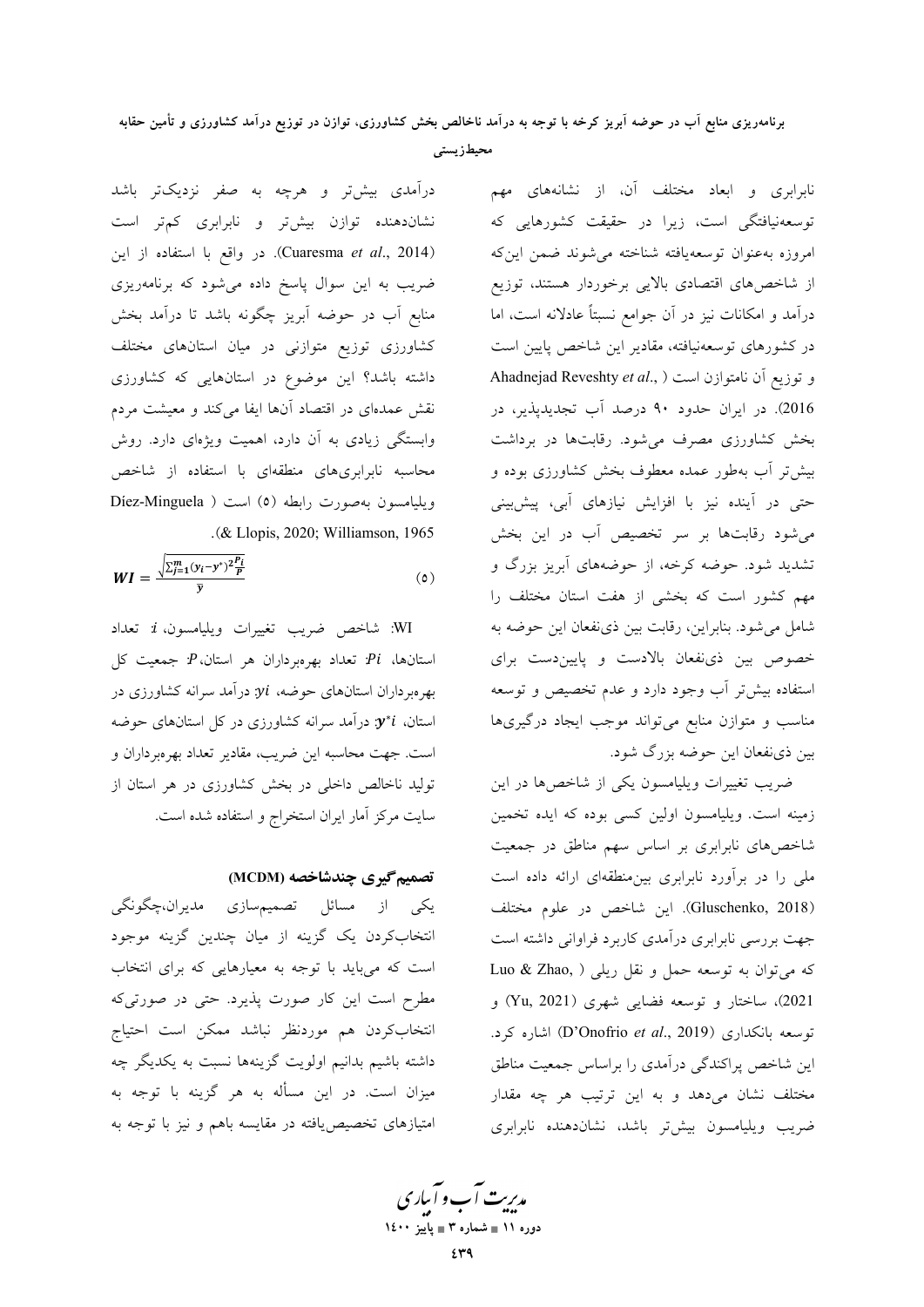بهطور عمده استانهای کرمانشاه، لرستان، ایلام، همدان و

یکی از مهمترین اطلاعات مورد نیاز در این پژوهش

اطلاعات مربوط به سطوح زیر کشت مناطق تحت پوشش حوضه کرخه بوده است. بدین منظور سطوح زیر کشت

بخشی از شهرستانهای هر استان که جزو حوضه بودهاند با

هم جمع شده است تا سهم هر استان از سطوح زیر کشت

در حوضه كرخه بهدست آيد. اين اطلاعات از درگاه ملي

مرکز آمار ایران و با استفاده از اطلاعات ارائهشده توسط این

سازمان که حاصل سرشماری از کلیه مناطق کشور است

استفاده شده است. درنهایت لازم بوده است تا مقادیر تعداد

بهرهبرداران و تولید ناخالص داخلی در بخش کشاورزی در

هر استان بر مقادیر سطوح زیر کشت آن استان تقسیم شوند

تا ضرایب تبدیلی برای بهدستآوردن تعداد بهرهبرداران

کشاورز و تولید ناخالص داخلی بخش کشاورزی از مقادیر

سطوح زیر کشت به دست بیاید. این ضرایب تبدیل در

بخش سفارشی سازی نرمافزار MODSIM کدنویسی شدهاند.

ضرایب بهدستآمده بهترتیب در جدول (۱) ارائه شده است.

شمال استان خوزستان را در برمی گیرد.

امتیاز اهمیتی شاخصها نسبت به هم، امتیازی داده می شود که نشاندهنده قابلیت بهتر آن گزینه با توجه به معیارهای .<br>تعریفشده است. بهطورکل<sub>ی</sub> به علم انتخاب یک گزینه از میان گزینهها و یا اولویتبندی آنها با توجه به شاخصهای معرفی شده تصمیمگیری چندشاخصه یا MCDM گفته می شود. روشهای مورداستفاده بهمنظور تصمیمگیری چند معیاره با نامهای تحلیل سلسله مراتبی (AHP) و تحلیل شبکهای (ANP) قرار است نشان دهند که در نظرگرفتن کدام سناریو با توجه به حساسیتها و معیارهای موردنظر،مناسب پیش روی حوضه کرخه خواهد بود.

#### منطقه موردمطالعه

حوضه آبریز کرخه که به لحاظ تقسیمبندی کلی هیدرولوژی جزئی از حوضه خلیجفارس بهشمار میرود. از شمال به حوضه رودخانههای سیروان، سفیدرود و قرهچای و از مغرب به حوضه رودخانههای مرزی ایران و عراق، از مشرق به رودخانه دز محدود می گردد. همان طور که در شکل (۲) نمایش داده شده است. این حوضه



Figure 2. Location of the Karkheh basin and provinces

مدیریت آب و آبیاری دوره ۱۱ ∎ شماره ۳ ∎ یاییز ۱٤۰۰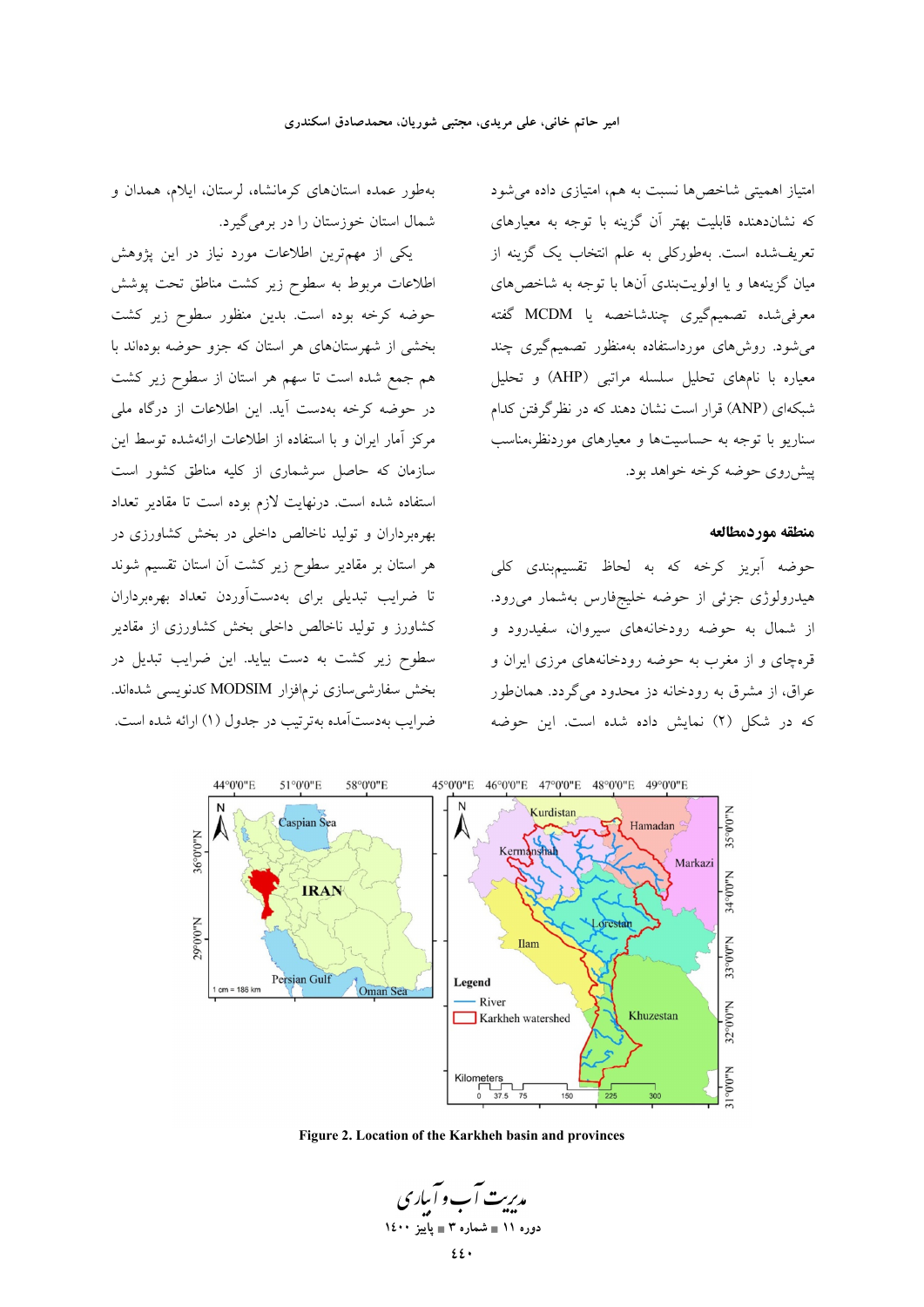برنامهریزی منابع اب در حوضه ابریز کرخه با توجه به درامد ناخالص بخش کشاورزی، توازن در توزیع درامد کشاورزی و تامین حقابه

**، محیطزیستی** 

**نتايج مدل شبيهسازي** با توجه به سناریوهای در نظر گرفتهشده برای این پژوهش نتایج حاصل از اجرای نرمافزار بهازای هر سناریو ارائه شده است. جدول (۳) نتایج را نشان میدهد که در ادامه به تفضيل تحليل شده است.

#### سطح زیر کشت

با دقت در مقادیر جدول (۳) میتوان فهمید مقادیر سطوح زیر کشت در استان همدان از سناریو اول به سمت سناریوی شماره سه دارای روند متناوبی است. اگر بخواهیم دلیل این رفتار را بررسی کنیم ملاحظه خواهد شد که استان همدان زجمله استانهایی بوده است که در بالادست حوضه قرار دارد و بهدلیل توسعه طرحهای منابع ابی در این استان طی سناریوهای اول تا سوم مقادیر سطح زیر کشت در این استان رو به افزایش بوده است. اما در سناریوی شماره سه، روند توسعه سدها در دیگر استانها بهگونهای است که اگرچه شرایط بهتری نسبت به سناریو شماره یک بهوجود اورده است، اما نتایج نامناسبتری نسبت به سناریو شماره دو رقم خورده است. درنتیجه اضافهشدن سدهای در دست مطالعه به سیستم منابع آبی حوضه با شیب کمتری مسیر توسعه کشاورزی این استان را هموار خواهد کرد. حال انکه در صورت تکمیل سدهای در دست ساخت حوضه شرایط بسیار مطلوبی برای این استان فراهم میکند. این رفتار در استانی مثل کرمانشاه نیز که در بالادست حوضه قرار دارد بهصورت دیگری قابل مشاهده است و سطح زیر کشت روند صعودی به خود گرفته است و لذا روند توسعه طرحهای منابع ابی حوضه با سرعت بالایی موجبات توسعه کشاورزی این استان را فراهم خواهد کرد. در استانهایی مثل خوزستان و ایلام که در پاییندست حوضه قرار دارند بهصورت عکس مشاهده میشود که از سناریو اول به سمت سوم سطح زیر کشت کاهش یافته است.

**Table 1. Coefficients of conversion of GDP and number of farmers in the provinces of the Karkheh basin**

|             | Coefficients of conversion | Area under        |             |  |
|-------------|----------------------------|-------------------|-------------|--|
| Provinces   | GDP per                    | Number of farmers | cultivation |  |
|             | farmer                     | per hectare       |             |  |
| Hamedan     | 451.199                    | 0.604             | 138449      |  |
| Lorestan    | 276.345                    | 1.057             | 99810       |  |
| Kermanshah  | 310.993                    | 0.179             | 586171      |  |
| Kordestan   | 259.898                    | 0.663             | 16054       |  |
| Markazi     | 456.411                    | 0.667             | 30981       |  |
| Khouzestan  | 462.562                    | 0.093             | 436547      |  |
| <b>Ilam</b> | 294.461                    | 0.224             | 211789      |  |

**بحث و نتايج** سنار یوهای در نظر گرفتهشده

در جدول (۲) خلاصهای از سناریوهای درنظر گرفتهشده در پژوهش ارائه شده است. سناریوهای در نظر گرفتهشده شامل دو دسته کلی است. دسته اول براساس میزان تقاضا و مصرف أب در بخش كشاورزى شامل تقاضاى حداقل، متوسط و حداکثر است. دسته دوم مربوط به نحوه توسعه سدها در حوضه شامل وضع موجود، اضافهشدن سدهای در درست ساخت و اضافهشدن سدهای در دست ساخت سدهای درحال مطالعه به سیستم است. در مدلسازی سناریوهای در نظر گرفتهشده از نتایج مطالعه Shahreza .et al (2017) استفاده شده است. در این مطالعه، برای محاسبه آمار محاسباتی از روشهای K نزدیکترین همسایگی و روش شبکه عصبی استفاده شده و بهمنظور نبدیل دادههای محاسباتی سالانه به ماهانه روش فرگمنت پەكار گوفتە شدە است.

Table 2. Scenarios description

| Scenario       | Development in                                   | Agriculture water |
|----------------|--------------------------------------------------|-------------------|
| index          | the basin                                        | demand            |
| S1             | Current condition                                |                   |
| S <sub>2</sub> | Added under construction dams                    | Minimum           |
| S <sub>3</sub> | Added under construction and<br>under study dams |                   |
| S4             | Current condition                                |                   |
| S <sub>5</sub> | Added under construction dams                    | Medium            |
| S6             | Added under construction and<br>under study dams |                   |
| S7             | Current condition                                |                   |
| S8             | Added under construction dams                    | Maximum           |
| S9             | Added under construction and<br>under study dams |                   |

م*ەيرىت آ*ب و آبى*اد ي* **1400 - 3 
 11**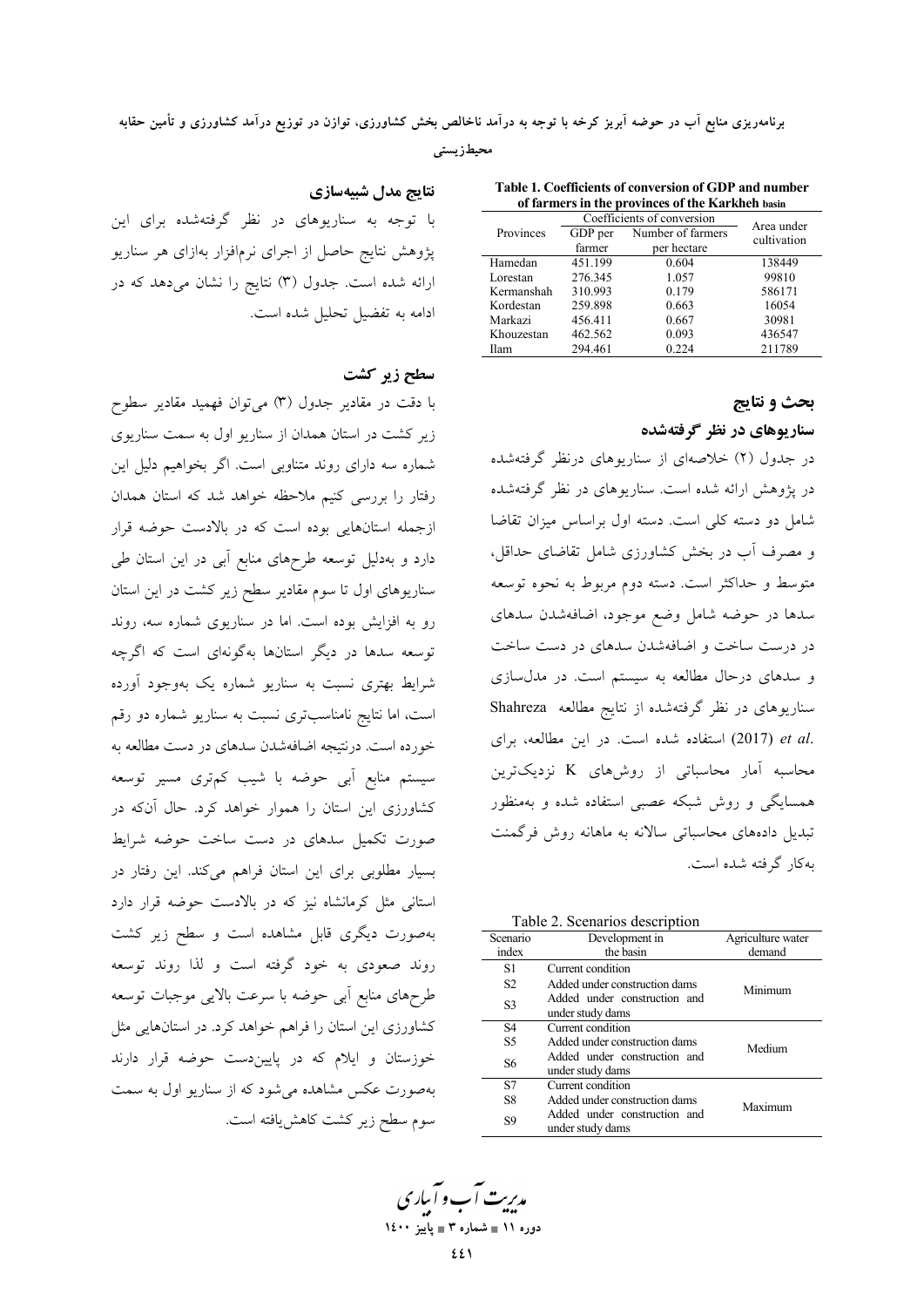مجموع سطح زیر کشت بیشتری بهدست نیاید بلکه بهدلیل تعدد پروژههای منابع آبی کاهش محسوسی نیز مشاهده شود. در سناریوی چهارم تا ششم نیر همان الگوی سناریوهای قبلی حاکم است. یعنی به همان ترتیب با توسعه سدهای حوضه، شاهد افزایش سطح زیر کشت در استانهای بالادست حوضه و كاهش اين سطوح در استانهاي پاییندست حوضه و رفتار متناوب در میانه مشاهده می شود. تفاوت مقادير بهدليل در نظرگرفتن مصرف بيش تر آب است. بدیهی است که افزایش مصرف آب در بخش کشاورزی تا حدی به توسعه کشاورزی و افزایش سطوح زیر کشت کمک میکند و موجبات توسعه منطقه را فراهم میسازد، اما این موضوع با سوء مصرف استفاده از آب برای این منظور کاملاً متفاوت است، سناریوهای چهارم تا نهم نه تنها آب اضافی برای مصارف کشاورزی اختصاص ندادهاند بلکه با سوء مصرف آب در موارد مختلف، باعث کاهش آب ورودی به مخازن سدهای حوضه شدهاند. باید توجه کرد که در این پژوهش تغییر در سطوح زیر کشت هر استان بسته به مقدار تغییر در درصد اطمینانپذیری تأمین نیازهای سدهای آن استان است و مقادیر سطح زیر کشت برای هر استان با استان دیگر و مقادیر اطمینانپذیری سدهای مختلف با يكديگر متفاوت است. لذا راندمان ناشي از مصرف آب بیش تر در مناطق مختلف حوضه متفاوت بوده و تأثیرات منفی متغیری در مناطق مختلف حوضه بر جای گذاشته است. اگرچه بهطورکلی میتوان گفت مصرف بیش تر از نیاز اّب در سناریوهای چهارم تا ششم و بهویژه هفتم تا نهم باعث کاهش سطوح زیر کشت در یک نگاه کلی شده است. در سناریوهای هفتم تا نهم با در نظرگرفتن افزایش مصرف آب بهصورت بیشینه مصرف و کاهش مقادیر سریهای زمانی ورودی به مخازن براساس مطالعات صورت گرفته است. مشاهده میشود که این رویداد تأثیر مطلوبی در افزایش عملکرد نسبت به سناریوهای چهارم تا ششم نداشته است.

برای این رفتار نیز میتوان گفت بهدلیل توسعه طرحهای منابع آبی در بالادست حوضه مقادیر کمتری از آب به پاییندست حوضه میرسد. این شرایط حتی درصورتیکه طرحهای منابع آبی پاییندست نیز بهصورت موازی توسعه پیدا کند اتفاق خواهد افتاد. البته در مورد رفتار این دو استان نکته دیگری نیز قابلبررسی است و آن هم اینکه با دقت در مقادیر سناریوهای دوم و سوم مشاهده میشود که سناریو سوم شرایط بهتری را برای این دو استان فراهم خواهد کرد و به همین ترتیب سناریو دوم تأثیر نامطلوبی بر شرایط کشاورزی این مناطق خواهد گذاشت. در مورد مقادیر ثابت مربوط به استانهای مرکزی و کردستان باید گفت که این دو استان هیچ متغیری در مجموعهی حوضه کرخه و در مدل نداشتهاند که بتواند شاخصهای آن را در معرض تغییر و تحول قرار دهد، لذا هیچ یک از مقادیر مربوط به این دو استان در کلیه جدولها تغییر نمی کند. در مورد استان لرستان بايد گفت با توجه به موقعيت اين استان در ميانه حوضه و با توجه به توسعه سدهای حوضه طی سناریوهای یک تا سه روند متناوبی از خود نشان داده است. دقت بیش تر در مقادیر استان نشان میدهد توسعه کامل سدهای حوضه تغییر چندانی در سطوح زیر کشت این استان بهوجود نخواهد ۔<br>آورد، اگرچه سناریوی شماره دو نتایج مطلوبی برای سطوح زیر کشت این استان در بر خواهد داشت. درمجموع می توان گفت توسعه سدهای حوضه در شرایط مصرف حداقل آب باعث توسعه سطوح زير كشت استانهاي بالادست حوضه و کاهش سطوح زیر کشت استانهای پاییندست حوضه خواهد شد.

در چشم|نداز کلی حوضه مقادیر سطح زیر کشت شاید در دو سناریو اول و سوم تفاوت چندانی را نشان نمیدهند، اما در سناریو دوم کاهش داشته است. این مسأله نشان از آن دارد که اگرچه با در مدار قرار گرفتن سدهای جدید سطوح زیر کشت بیشتری به حوضه اضافه میشوند اما درصد اعتمادپذیری پایین این سدها باعث شده است تا نه تنها در

مدبریت آب و آبیاری دوره ۱۱ ∎ شماره ۳ ∎ یاییز ۱٤۰۰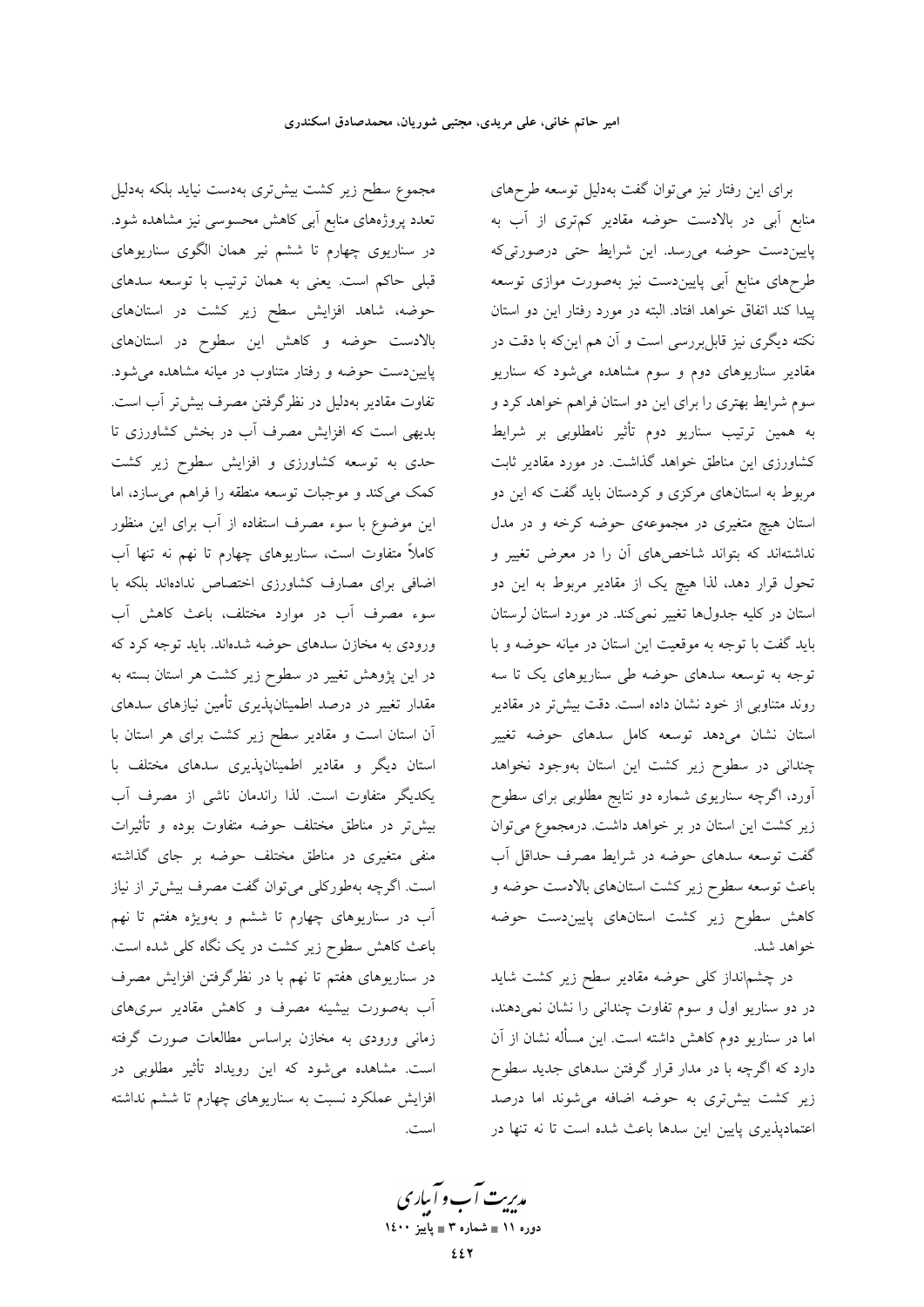برنامهریزی منابع اب در حوضه ابریز کرخه با توجه به درامد ناخالص بخش کشاورزی، توازن در توزیع درامد کشاورزی و تامین حقابه

#### **، محیطزیستی**

| <b>Table 3. Simulation model results</b> |          |                |                |                |                |                |            |                |                |
|------------------------------------------|----------|----------------|----------------|----------------|----------------|----------------|------------|----------------|----------------|
| Area under cultivation (Hectare)         |          |                |                |                |                |                |            |                |                |
| Provinces                                | S1       | S <sub>2</sub> | S <sub>3</sub> | S <sub>4</sub> | S <sub>5</sub> | S <sub>6</sub> | S7         | S8             | S <sub>9</sub> |
| Hamedan                                  | 138428   | 141620         | 139307         | 137463         | 137302.1       | 137526         | 137150.6   | 137020.3       | 137165         |
| Khouzestan                               | 436547   | 383243         | 407446         | 436547         | 405477.3       | 405318         | 395777.9   | 340387.5       | 337800         |
| Kermanshah                               | 586171   | 589505         | 602911         | 586027         | 588198.6       | 600006         | 585429.8   | 586178.6       | 591682         |
| Ilam                                     | 211789   | 161078         | 196156         | 211789         | 182407         | 190306         | 171019.9   | 116262.2       | 117305         |
| Lorestan                                 | 99810    | 135890         | 100333         | 98852          | 98886.67       | 99826          | 98785.91   | 98949.58       | 99335          |
| Markazi                                  | 30981    | 30981          | 30981          | 30981          | 30981          | 30981          | 30981      | 30981          | 30981          |
| Kordestan                                | 16054    | 16054          | 16054          | 16054          | 16054          | 16054          | 16054      | 16054          | 16054          |
| Basin                                    | 1519780  | 1458371        | 1493188        | 1517714        | 1459306.67     | 1480017        | 1435199.11 | 1325833.18     | 1330323        |
| <b>GDP</b> (Billion Rials)               |          |                |                |                |                |                |            |                |                |
| Provinces                                | S1       | S <sub>2</sub> | S <sub>3</sub> | S <sub>4</sub> | S5             | S6             | S7         | S <sub>8</sub> | S9             |
| Hamedan                                  | 37766.5  | 38637.4        | 38006          | 37503.2        | 37459.2        | 37520          | 37417.9    | 37382.3        | 37422          |
| Khouzestan                               | 18894.7  | 16587          | 17635          | 18894.7        | 17549.9        | 17543          | 17130.1    | 14732.4        | 14621          |
| Kermanshah                               | 32742    | 32928          | 33677          | 32734          | 32855.3        | 33514          | 32700.6    | 32742.4        | 33050          |
| Ilam                                     | 14006    | 10652.4        | 12972          | 14006          | 12062.9        | 12585          | 11309.9    | 7688.6         | 7758           |
| Lorestan                                 | 29160.5  | 39701.7        | 29313          | 28880.7        | 28890.7        | 29165          | 28861.3    | 28909.1        | 29022          |
| Markazi                                  | 9473.8   | 9473.8         | 9473/8         | 9473.8         | 9473.8         | 9947           | 9473.8     | 9473.8         | 9473.8         |
| Kordestan                                | 2767.6   | 2767.6         | 2767.6         | 2767.6         | 2767.6         | 2767.6         | 2767.6     | 2767.6         | 2767.6         |
| Basin                                    | 144811.4 | 150749.2       | 143846         | 144260.4       | 141059         | 142570         | 139661     | 133696.9       | 134113         |

# شاخص تولید ناخالص داخلی (GDP) ناشی از بخش **كشاورزي**

در جدول (۳) مشاهده میشود که سطح زیر کشت از سناریوی شماره یک به سناریوی شماره دو کاهش مییابد. حال\نکه در این جدول مقدار GDP بخش کشاورزی از سناریوی شماره یک به سمت سناریوی شماره دو افزایش مییابد. همانگونه که مطرح شد شاخص سطح زیر کشت بهعنوان شاخص اصلی مطرح است و مقادیر شاخصهای دیگر با توجه به مقادیر این شاخص بهدست می!ید. بنابراین ین مساله که کاهش سطح زیر کشت از سناریوی شماره یک - به سمت سناریوی شماره دو افزایش تولید ناخالص داخلی در بخش کشاورزی را در برداشته است نشان از ارزش|فزوده بالاتر در بخش اقتصاد کشاورزی در مکانهایی است که در سناریوی شماره دو سطح زیر کشت در انها توسعه یافته ست. این ارزش|فزوده انقدر تاثیر مثبت داشته است که نهتنها کاهش سطح زیر کشت را خنثی کرده بلکه موجبات نوسعه اقتصاد کشاورزی منطقه را در این سناریو فراهم کرده است. البته توسعه سدهای در دست مطالعه در منطقه دوباره شرایط را به قبل برمیگرداند و تاثیر زیادی در مقدار تولید ناخالص داخلي منطقه ندارد.

ملاحظه می شود که میزان تولید ناخالص داخلی ناشی از کشاورزی استان همدان و کرمانشاه افزایش و استانهای خوزستان و ایلام کاهش مییابد. در استان لرستان نیز روند متناوبی از تولید ناخالص داخلی بین سناریوهای اول تا سوم شاهد هستیم. در سناریوی چهارم تا ششم با توجه به مصرف أب بيش تر در مقياس كلي حوضه روند كاهش تولید ناخالص داخلی ناشی از کشاورزی حاکم است حال آنکه در مقیاس استانی در استانهای کرمانشاه و لرستان روند افزایشی مشاهده میشود و در استانهای خوزستان و ایلام روند کاهشی دیده میشود. در استان همدان نیز مقادیر تقریبا ثابت هستند. ارزش|فزودهها و راندمانهای متفاوت ناشی از بخش کشاورزی در استانهای مختلف دلیل برخی تغییر رفتارها در مقایسه این مقادیر است. در سناریوهای هفتم تا نهم تقریبا همان رفتار سناریوی چهارم تا ششم ول<sub>ی</sub> با شیب کم,تری دیده م<sub>ی</sub>شود که بهعلت مصرف بيش تر أب رقم خورده است.

# شاخص ضريب تغييرات ويليامسون یکی از دلایلی که همواره میتواند توجیه مناسبی بر اثرات مطلوب و با نامطلوب توسعه طرحهای منابع ابی بهویژه

مدیریت آب و آباری **1400 - 3 
 11**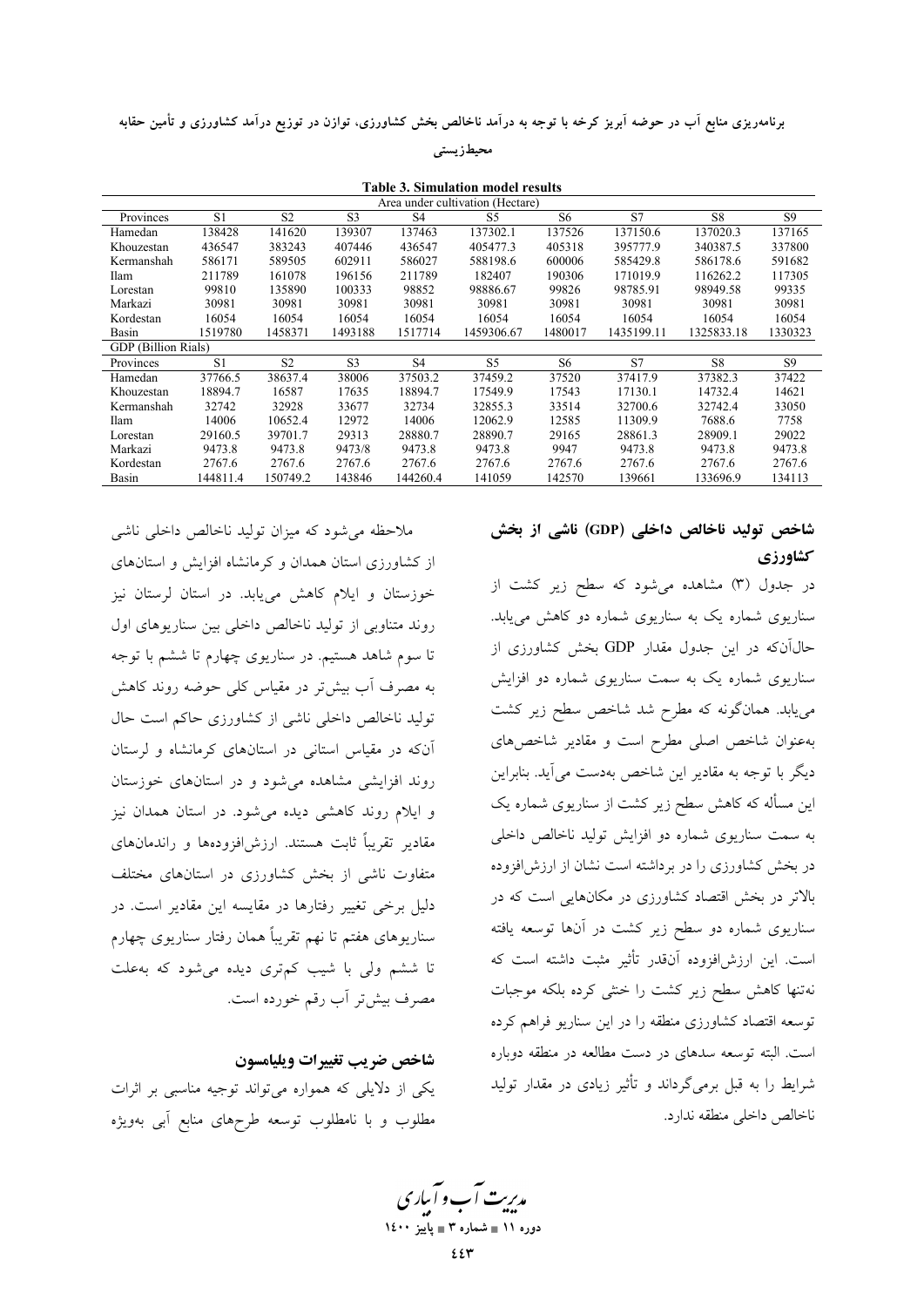بهطوریکه سناریوهای هفتم تا نهم کم ترین مقدار ضریب ویلیامسون و سناریوهای اول تا سوم بیش ترین مقدار را نسبت به سناریوهای متناظر خود از لحاظ توسعه را دارند. این به آن علت است که ضریب تغییرات ویلیامسون همانطور که که گفته شد یک ضریب تغییرات است که تنها نسبت پراکندگی و نحوه مناسب و متوازن منابع را اندازهگیری می نماید و اگر بهطور مثال در گزینهای میزان كلى درآمد بسيار پايينتر باشد اما نحوه توزيع آن مناسبتر باشد برتری دارد. بنابراین این نمیتوان آن را بهعنوان یک شاخص کلی و به تنهایی به کار برد و می بایست در کنار شاخصهای دیگر با هم درنظر گرفته شود تا بتوان به نتيجه مناسبي رسيد.



Figure 3. Changes in the williamson coefficient

# شاخص خروجي حوضه به تالاب هور العظيم (زیستمحیطے)

بهمنظور بررسی تأثیرات سناریوهای انتخابشده در این پژوهش به حیات این هور مقادیر خروجی از رود کرخه به سمت تالاب هورالعظیم تحت سناریوهای مختلف موردبررسی قرار داده شده است. هرچه مقادیر خروجی از حوضه كم تر باشد حيات اين هور با خطر جدى ترى روبرو خواهد شد و به سمت خشکشدن پیش می رود. همچنین تأثیرات نامطلوب خشکشدن این تالاب بر

سدهای این منطقه باشد تغییرات ضریب ویلیامسون در تخصیص اّب به نقاط مختلف حوضه است. اگرچه که تأثیر شاخصهایی همچون سطح زیر کشت، تعداد بهرهبرداران و تولید ناخالص داخلی بر آینده برخی استانها مثبت و برای برخی دیگر منفی بود اما شاخص ویلپامسون که بهصورت كلان گستره پراكندگى آب در منطقه را دنبال مى كند. لذا تأثیرات منفی ناشی از اعمال این سناریوها در برخی استان و تأثیرات مثبت آن در برخی دیگر را میتوان از نشانههای میل به سمت نابرابری تلقی نمود. نتایج برای هر نه سناریو در در شکل (٣) ارائه شده است. اولین نکته مورد توجه کاهش مقدار ضریب تغییرات ویلیامسون با افزودهشدن سدهای در حال ساخت و در حال مطالعه به سیستم است. با توجه به توضیحاتی که در مورد این شاخص داده شده است، کاهش آن نشاندهنده نزدیکترشدن به توازن در توزیع درآمد است. این روند در هر سه سناریوی کلی مصرف کم، متوسط و زیاد آب دیده می شود بهگونهای که سناریوهای با توسعه کامل طرحهای در دست مطالعه و ساخت یعنی سه و شش و نه كمترين مقدار ضريب ويليامسون را دارند. اين موضوع را می تواند به دو علت باشد. توسعه طرحهای منابع آبی بیشتر در استانهای بالادست حوضه است که به نسبت کم تر توسعهیافته هستند که این امر متناسب است با افزایش سطح زیر کشت، افزایش اشتغال و درآمد حاصل از بخش کشاورزی در این استانها که در بخشهای قبل تشریح شد. علت دوم این است که توسعه و ساخت این طرحها موجب می شود که بخشی از آب در استانهای بالادست ذخیره شود و به برای کشاورزی در این استانها مصرف شود. بهعبارت دیگر، با گسترش سدسازی در حوضه پراکندگی آب در سطح حوضه نیز افزایش مییابد و همین امر موجبات چنین عملکردی را فراهم میسازد. نکته قابل توجه دیگر کاهش مقدار ضریب ویلیامسون در سناریوهای با افزایش میزان مصرف آب است،

م*دی*ت آب و آباری دوره ۱۱ ∎ شماره ۳ ∎ یاییز ۱٤۰۰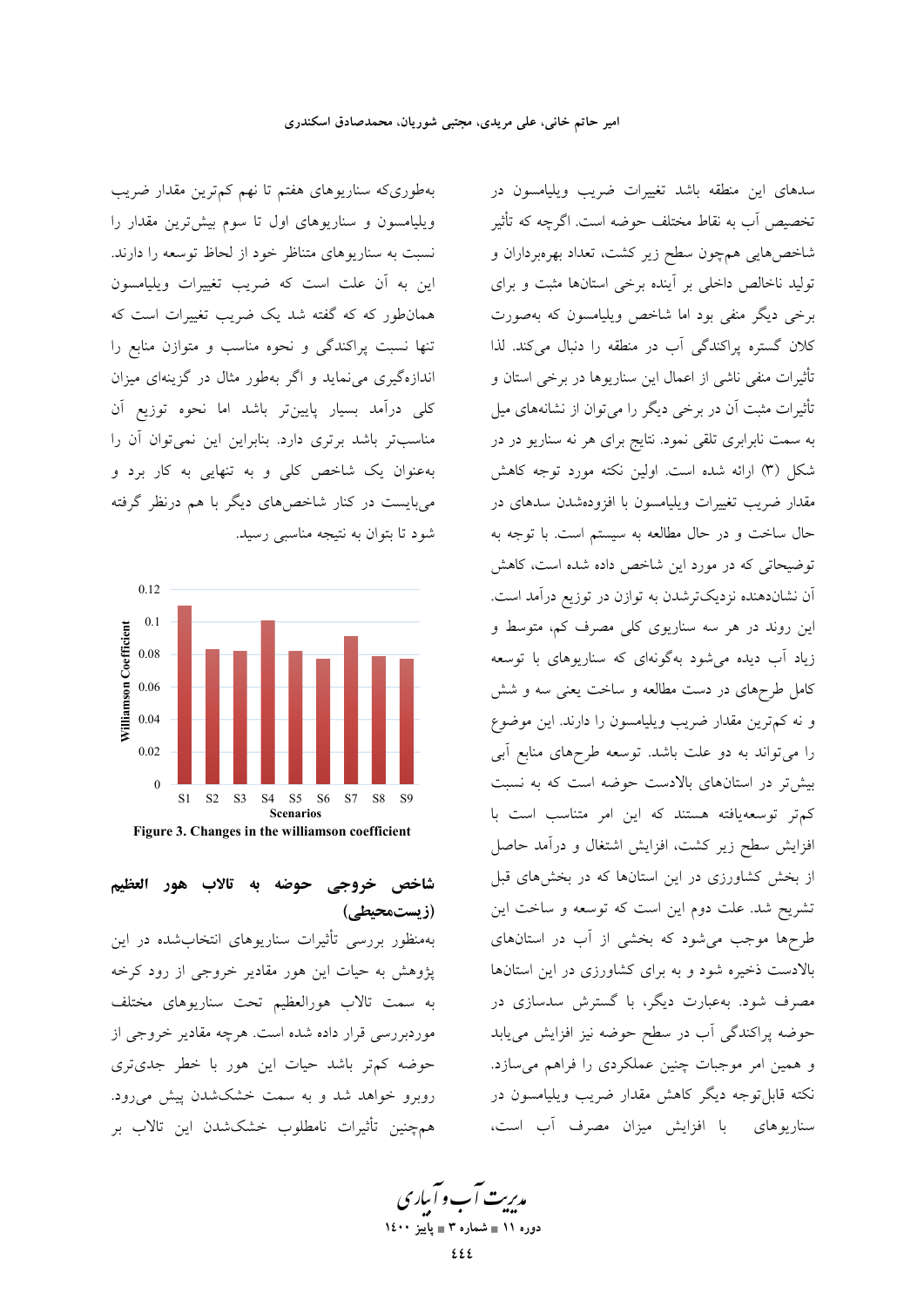## برنامهریزی منابع آب در حوضه آبریز کرخه با توجه به درآمد ناخالص بخش کشاورزی، توازن در توزیع درآمد کشاورزی و تأمین حقابه محيطزيستى

اکوسیستم منطقه و بی توجهی به نیاز زیستمحیطی نیز یکی از ابعاد ماجراست که نباید از آن غافل شد.

در شکل (٤) اعدادی را ارائه می دهد که نشاندهنده نسبت مقدار آب خروجی از حوضه به سمت تالاب هورالعظیم به مقدار آب خروجی در وضعیت حال حاضر (با تقریب سناریوی شماره چهار) است. لذا مقدار آن برای سناریوی شماره چهار برابر ۱ و برای باقی سناریوها به نسبت .<br>بالاتر یا پایینتر از یک است. با دقت بیشتر در این خروجیها مشاهده میشود که با حرکت به سمت مصرف محتاطانه آب شاهد افزایش خروجی به سمت تالاب خواهیم بود حال آنکه هرچه در مصرف آب سوء مدیریت شود مقادیر کمتری سهم تالاب خواهد شد و بنابراین بدین ترتیب مشکلات ناشی از آن گریبانگیر کشور خواهد شد. همچنین هرچه سدهای حوضه چه در دست مطالعه و چه در دست ساخت توسعه پیدا کنند بهدلیل انباشت بیش تر آب در داخل حوضه طبیعی است که مقادیر خروج<sub>ه،</sub> کاهش یابند.



Figure 4. Changes of Karkheh basin outflow (Hoor inflow) compared to scenario number 4 (current scenario)

تصمیم گیری چند شاخصه مدلسازي و نتايج تحليل سلسله مراتبي AHP با در نظرگرفتن تمامی شاخصها و زیر شاخصها و ضرایب اهمیت در نظر گرفتهشده، ترتیب زیر برای

سناریوهای نُهگانه پیشنهادی با استفاده از قوانین حاکم بر روش تحليل سلسله مراتبي (AHP) ارائه شده است.

Table 4. Ratings of scenarios by AHP method

| Scenario       | Ideals | Normals | Raw  | Rank          |
|----------------|--------|---------|------|---------------|
| S1             | 0.99   | 0.11    | 0.04 | $\mathcal{D}$ |
| S <sub>2</sub> |        | 0.11    | 0.04 |               |
| S <sub>3</sub> | 0.98   | 0.11    | 0.0  | 4             |
| S <sub>4</sub> | 0.96   | 0.11    | 0.04 | 5             |
| S5             | 0.95   | 0.11    | 0.04 |               |
| S6             | 0.98   | 0.11    | 0.04 | 3             |
| S7             | 0.91   | 0.10    | 0.04 | 9             |
| S8             | 0.91   | 0.10    | 0.04 | 8             |
| S9             | 0.93   | 0.10    | 0.04 |               |

در جدول (٤) ستون با سرستون RAW مبين وزنهاى خام هر یک از گزینههاست حال آنکه ستون Normals از .<br>تقسیم هر یک از مقادیر وزن خام در ستون RAW بر مجموع ستون وزنهای خام بهدست می آید. در نهایت ستون Ideals نیز از تقسیم وزنهای خام بر بزرگترین وزن خام بهدست می آید. بنابراین سناریویی که دارای بالاترین وزن باشد در این ستون مقدار یک را بهخود اختصاص میدهد. همانطورکه مشاهده می شود در جدول (۷) سناریوی شماره دو با نام توسعه سدهای در دست ساخت در شرایط کاهش مصرف آب در حد و اندازههای نیاز طبیعی بهعنوان گزینه منتخب در نظر گرفته شده است. اما سناریوهای شماره یک تا سه فقط بهمنظور مقايسه در سناريوها تعبيه شده است. بنابراین مسلم است که بهدلیل مصرف پایین آب بهترین اولويتها را بهخود اختصاص مى دهند. اما با توجه به افزایش مصرف در این مناطق سناریوی ایدهآل بهمنظور آینده حوضه باید از میان سناریوهای چهارم تا نهم انتخاب شوند. بنابراین سناریوی شماره (٦) که نشاندهنده توسعه سدهای در دست ساخت و در دست مطالعه حوضه در شرایط مصرف آب میانگین است بهعنوان سناریوی برگزیده در نظر گرفته شده است. این نتیجه بدین معناست که با در نظرگیری اهداف پژوهش و خروجیهای حاصل از مدل شبیهساز و همچنین نظر خبرگان ذی ربط سناریوی شماره (٦) بهتر از

مدریت آب و آباری دوره ۱۱ ∎ شماره ۳ ∎ یاییز ۱٤۰۰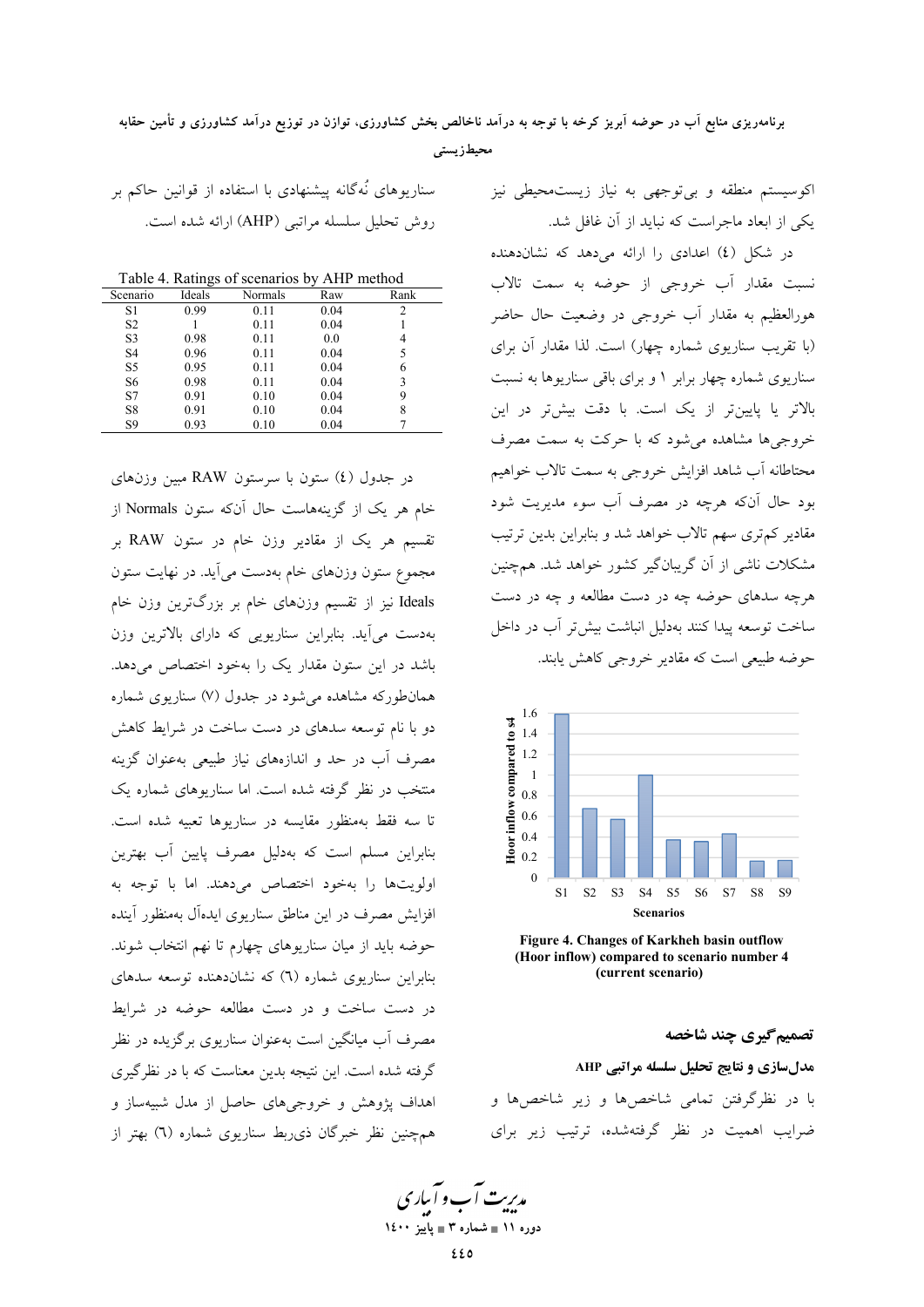دیگر سناریوها جامعه هدف را به سمت اهداف موردنظر هدايت مي كند.

#### مدلسازی و نتایج تحلیل شبکهای ANP

ماتریسهای مقایسههای زوجی در نظر گرفتهشده در این شیوه دقیقاً همان ماتریسهایی است که در شیوه AHP مورد استفاده قرار گرفته بودند. با این تفاوت که بهخاطر در نظرگرفتن ارتباطات جدید داخلی میان شاخصها نیاز به تعریفکردن چند ماتریس ارتباطات زوجی جدید مربوط به این ارتباطات داخلی وجود دارد. در نهایت با استفاده از قوانین حاکم بر شیوه تحلیل شبکهای و در نظرگرفتن ارتباطات بیش تر که دقت مدل ساخته شده به این شیوه را افزایش میدهد انتظار میرود که این شیوه نتایج دقیقتری را ارائه دهد. جدول (٥) حاوي رتبهبندي سناريوهاي نُهگانه با استفاده از شیوه ANP است. که در جدول (٤) مشاهده می شود گزینه برتر دوباره سناریوی شماره دو انتخاب شده است. در این شیوه نیز با صرفنظر از سناریوهای یکم تا سوم که از جهت مقایسه در نظر گرفته شده است سناریوی شماره شش بهعنوان سناریوی پیشنهادی در نظر گرفته می شود. این اتفاق تأکید بیشتری بر انتخاب سناریوی ششم به عنوان سناريو مناسب مي كند.

| Table 5. Ratings of scenarios by ANP method |  |  |  |  |
|---------------------------------------------|--|--|--|--|
|---------------------------------------------|--|--|--|--|

| Scenario       | Ideals   | Normals  | Raw      | Rank |
|----------------|----------|----------|----------|------|
| S1             | 0.975909 | 0.112735 | 0.056367 | 4    |
| S <sub>2</sub> |          | 0.115518 | 0.057759 |      |
| S3             | 0.986834 | 0.113997 | 0.056998 | 3    |
| S4             | 0.96289  | 0.111231 | 0.055615 | 6    |
| S <sub>5</sub> | 0.96582  | 0.111569 | 0.055785 | 5    |
| S6             | 0.990935 | 0.114471 | 0.057235 | 2    |
| S7             | 0.928154 | 0.107218 | 0.053609 | 7    |
| S8             | 0.919036 | 0.106165 | 0.053082 | 9    |
| S9             | 0.92710  | 0.10709  | 0.05354  | 8    |

انتخاب سناريوي برتر دقت در نتایج جدولهای (٤) و (٥) نشان از آن دارد که تمامی سناریوها غیر از دو سناریویی که دو پله تغییر را

تجربه کردهاند، دچار تغییرات یکپلهای در رتبهبندی به دو روش مذکور شدهاند. تنها سناریوی شماره دو یا همان سناریوی برگزیده است که دستخوش هیچ تغییری نشده و در جای خود ثابت بوده است. همان طورکه مشاهده می شود اگرچه در هر دو مدل AHP و ANP سیاست شماره دو به عنوان سیاست اول انتخاب شده است، اما باقی سیاستها در دو مدل مذکور به تعداد یک تا دو پله تغییر مکان دادهاند. یکی از مهمترین علتهای انتخاب سیاست شماره دو بهعنوان سیاست اول، همزمانی کاهش تقاضای آب در بخش کشاورزی و توسعه طرحهای منابع <sup>آ</sup>بی یعنی سدهای در دست ساخت حوضه آبریز کرخه است. با عنواننمودن این ادعا شاید کسی ایراد کند که گزینه شماره سه با همزمانی کاهش تقاضای آب در بخش کشاورزی و وارد مدارشدن سدهای حوضه بهصورت توسعه یافتهتر از سیاست شماره دو (اضافهشدن سدهای در دست مطالعه افزون بر سناریوی شماره دو) میبایست در مقامی بالاتر از سناریوی شماره دو قرار میگرفت و گزینه برتر را بهخود اختصاص میداد. در پاسخ باید گفت، همانطورکه در خروجیهای ارائهشده توسط نرمافزار MODSIM نیز بررسی شد، توسعه هرچه بیشتر طرحهای منابع آبی ازجمله سد لزوماً به حل«شدن معضلات منطقه نمی|نجامد. یکی از مصادیق این مسأله سیاست شماره سه است که اولویت پایینتری نسبت به سیاست شماره دو را بهخود اختصاص داده است. ازجمله علتهای این رویداد میتوان به این نکته اشاره کرد که پتانسیل رشد کشاورزی در مناطق مختلف با یکدیگر متفاوت است. بنابراین وقتی پراکندگی آب در سطح حوضه بهواسطه توسعه طرحهاى منابع أبى ازجمله سدها افزایش یابد آنگاه با توجه به پتانسیل متغیر کشاورزی و وضعیت مصرف آب مناطقی که بهواسطه این طرحها به سیستم اضافه شدهاند میتوان تأثیرات مثبت یا منفی بر

مدبریت آب و آبیاری دوره ۱۱ ∎ شماره ۳ ∎ یاییز ۱٤۰۰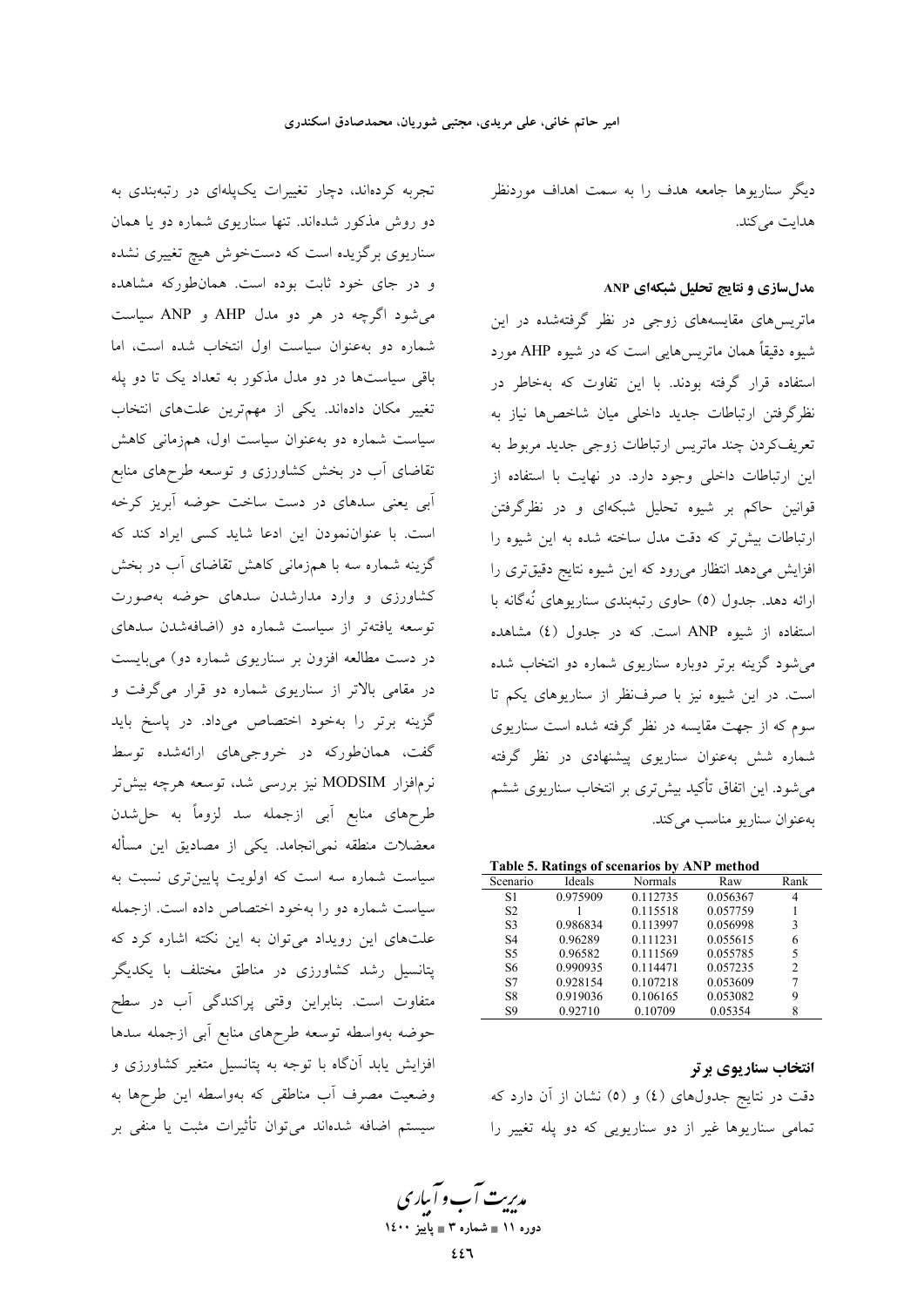کشاورزی و سطوح زیر کشت منطقه را مشاهده کرد. لذا این مسأله که توسعه طرحهای منابع اَبی از جمله سدها لزوماً باعث رشد هرچه بهتر کشاورزی و اقتصاد منطقه را فراهم می کند، جملهای اشتباه است و بهتر است گفته شود توسعه سدهاى منطقه ممكن است بتواند باعث توسعه کشاورزی حوضه در نگاه کلان و جامعنگر شود. بدین ترتیب اختصاص دادن اولویت پایینتر به سیاست شماره سه نسبت به سیاست شماره دو قابل توجیه است.

اگر سناریوها از منظر مصرف آب در نظر گرفته شوند، سه دسته سناریو مشاهده میشود. این سناریوها شامل سناریوهای اول تا سوم، چهارم تا ششم و هفتم تا نهم هستند. همانطور که انتظار میرود در یک نگاه کلی سناریوهای هفتم تا نهم که مصرف آب بیشینه را بهخود اختصاص دادماند درمجموع رتبههای پایینتری را اختیار کردهاند و این در حالی است که دسته دوم یا سیاستهای چهارم تا ششم رتبههای میانه و دسته اول شامل سیاستهای اول تا سوم بهترین رتبهها را بهخود اختصاص دادهاند. البته در این میان سیاست شماره شش این نظم عمومی را تحت تأثیر قرار داده و مرتبه نسبتاً بالاتری را بهخود اختصاص داده است. وجود چنین رفتاری با توجه به الگوی مصرف آب قابل پیش بینی بود. اگرچه این روند نسبتاً عمومی محسوس و قابل پیشبینی بود، اما همان طورکه قبل تر مطرح شد، در مورد طرحهای توسعه منابع آب ازجمله سدها نتايج كاملاً با برداشت عمومی متفاوت است و داخل هر یک از دستههای سهگانه سیاستها تأثیرات مثبت و منفی متفاوتی از رتبهبندی در صورت توسعه سدها دیده میشود. یکی از این موارد سیاست شماره شش است که در تحلیل شبکهای اولویت شماره دو را اختیار کرده است. این سناریو اگرچه از نظر توسعه سدها معادل با سناریوی شماره سه است اما از نظر مصرف آب، مصرف بیشتری

را بهخود اختصاص داده است. با این وجود مشاهده می شود مرتبه بالاتری نسبت به سناریوی شماره سه دارد. بنابراین نتیجه گرفته می شود مصارف متفاوت آب نیز براثربخش بودن يا نبودن طرحهاى منابع أبى ازجمله سدها تأثیرگذار است. یکی از مصادیق این نتیجهگیری نیز ترتیب اولويتهاي سياستهاي هفتم تا نهم است. اين اولويتبندي نشان داده است که در شرایط کمبود آب و مصرف بالای آب حوضه آسیبپذیری بالایی را در مقابل عدم توسعه سدهای منطقه از خود نشان میدهد. همانطورکه گفته شد سیاستهای اول تا سوم بهمنظور مقایسه با شرایطی که مصرف مازاد اّب در فواصل مخازن صورت گیرد تعبیه شده است. حال آنکه هماکنون و در آینده امکان ایجاد همچنین شرایطی وجود ندارد. پس سناریوی ایدهآل حوضه بدون در نظرگرفتن سناریوهای اول تا سوم بهعنوان سناریوی پیشنهادی معرفی میشود. با توجه به خروجیهای جدول (۹) سناریوی شماره شش دارای چنین شرایطی است و بهعنوان سناریو پیشنهادی معرفی می شود. این سناریو در شرایط مصرف آب میانگین توسعه سدهای مطالعاتی و در حال اجرای حوضه را پیشنهاد می کند.

#### نتيجه گيري

استفاده از مدل شبیهساز بهمنظور در نظرگرفتن یک استراتژی مناسب برای آینده آبهای سطحی حوضه کرخه با توجه اهداف و شاخصهای در نظر گرفته شده، عمدهترین هدف این پژوهش بود که بهوسیله مدلکردن نیازهای کشاورزی، صنعتی و شرب در این محدوده و همچنین آورد رودخانهها و ورودی سدها بهصورت یک سیستم منابع آبی جامع در نرمافزار MODSIM صورت گرفت. دو نوع سیاست، یکی مربوط به میزان تقاضای آب در بخش کشاورزی و دیگری مرتبط با چگونگی توسعه سدهای حوضه از جهت اضافهشدن سدهای در دست

مدبریت آب و آبیاری دوره ۱۱ ∎ شماره ۳ ∎ یاییز ۱٤۰۰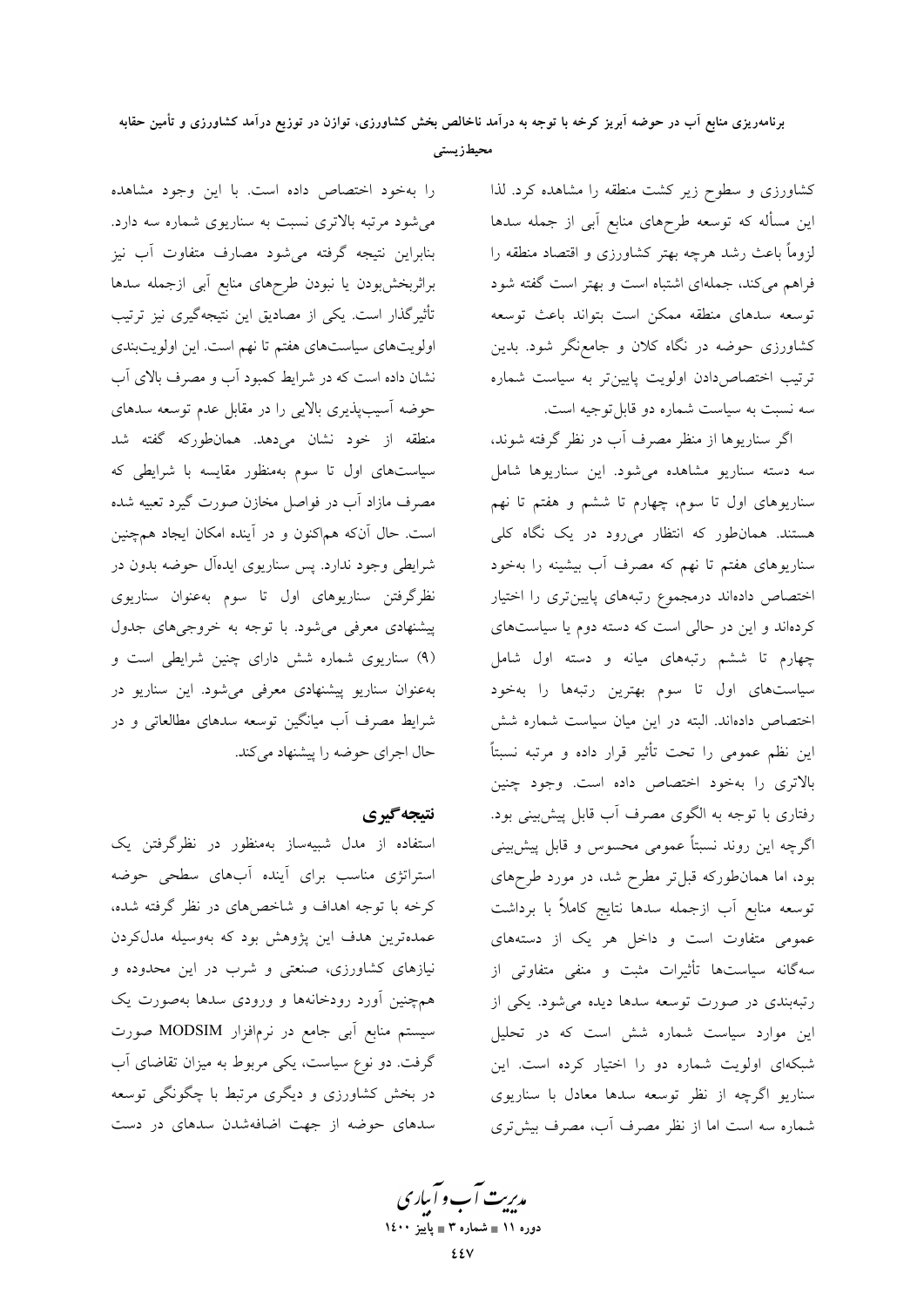تحت کشت این استان ها می تواند تغییرات به نسبت بیش تری را در تعداد بهرهبرداران و تولید ناخالص داخلی بخش کشاورزی این مناطق بهوجود آورد. نتایج تصمیمگیری چند شاخصه نشان میدهد که سناریوی شماره دو که همزمانی کاهش تقاضای آب در بخش کشاورزی و توسعه سدهای در دست ساخت حوضه آبریز کرخه را لحاظ میکند، بهعنوان سناریو برتر انتخاب شده است. طبق نتایج توسعه هرچه بیشتر طرحهای منابع أبی ازجمله سد لزوماً منجر به بهبود وضعیت نمیشود. به همین علت است که سناریوی شماره سه که توسعه تمامی سدهای در حال ساخت و بهرهبرداری را درنظر میگیرد، اولویت پایینتری نسبت به سیاست شماره دو را بهخود اختصاص داده است. همچنین مصرف کمتر أب حتماً موجب بهبود شاخصها نمیشود. سیاست شماره شش (توسعه سدهای درحال ساخت و بهرهبرداری با مصرف میانه) است که در تحلیل شبکهای اولویت شماره دو را اختیار کرده است. این سناریو اگرچه از نظر توسعه سدها معادل با سناریوی شماره سه است، اما از نظر مصرف آب، مصرف بیشتری را بهخود اختصاص داده است. حال آنکه مرتبه بالاتری نسبت به سناریوی شماره سه دارد. بنابراین نتیجه گرفته میشود مصارف متفاوت آب نیز بر اثربخشبودن یا نبودن طرحهای منابع آبي از جمله سدها تأثيرگذار است. بنابراين مي توان نتیجه گرفت توسعه طرحهای منابع آبی و کاهش تقاضای آب در بخش کشاورزی هیچکدام به تنهایی نمیتوانند بهترین اثرگذاری در توسعه اجتماعی، اقتصادی و زیستمحیطی حوضه را در برداشته باشند و باید با یکدیگر موردبررسی قرار گیرند. در نظرگرفتن ظرفیتهای صنعتی و خدماتی در کنار ظرفیتهای کشاورزی و در نظرگرفتن منابع آب زیرسطحی در کنار منابع سطحی آب و بررسی دوباره سیاستهای مطالعاتی، از جمله پیشنهاداتی هستند که برای تکمیل یژوهش اخیر می توان اشاره کرد.

ساخت و مطالعه به سیستم و هر یک در سیاستی مجزا تعریف شده و با یکدیگر ترکیب شدهاند. در این میان شاخصهایی بهمنظور بررسی از دیدگاه پژوهش تعریف شدند که در میان آنها از شاخصهای اقتصادی همچون حسابهای آب مربوط به تولید ناخالص داخلی در بخش کشاورزی گرفته تا شاخصهای زیستمحیطی همچون دبی زیستمحیطی و شاخص ویلیامسون برای تخصیص متوازن آب میان استانهای حوضه دیده شده است. در وهله آخر نیز با استفاده از دو روش تصمیمگیری چند شاخصه بهنامهاى تحليل سلسله مراتبي وتحليل شبكهاى و با استفاده از نرمافزار Super Decisions سیاستهای مدنظر رتبهبندی شده و سیاست برگزیده با توجه به شاخصهای اقتصادی، اجتماعی و زیستمحیطی در نظر گرفتهشده انتخاب شده است. انتخاب سیاست شماره دو به عنوان سیاست اول همزمانی کاهش تقاضای آب در بخش کشاورزی و توسعه طرحهای منابع آبی یعنی سدهای در دست ساخت حوضه آبریز کرخه است.

نتایج مدل شبیهسازی گویای آن است که سناریوهایی همچون سناریوی شماره دو یا سناریوی شماره یک اگرچه سطح زیر کشت نسبت به شرایط حال حاضر کاهش یافته است، اما تعداد بهرهبرداران بخش کشاورزی و تولید ناخالص داخلی بخش کشاورزی در همین سناریوها افزایش یافته است. که دوباره یادآور این نکته می شود که اگرچه سطح زیر کشت کاهش یافته است اما با توجه به ظرفیت اراضی دیگری که در سناریوهای مذکور آب به آنها اختصاص یافته در تولید اشتغال و ارزش|فزوده، بیشتر شاهد رشد پارامترهای اشتغال و ارزشافزوده در این سناریوها هستیم. استانهایی همچون همدان و کرمانشاه در شاخص ارزش افزوده و استان لرستان در ايجاد اشتغال سهم بالايي را بهخود اختصاص دادهاند، بنابراین تغییرات نه چندان محسوس در اراضی

مدبریت آب و آبیاری دوره ۱۱ ∎ شماره ۳ ∎ یاییز ۱٤۰۰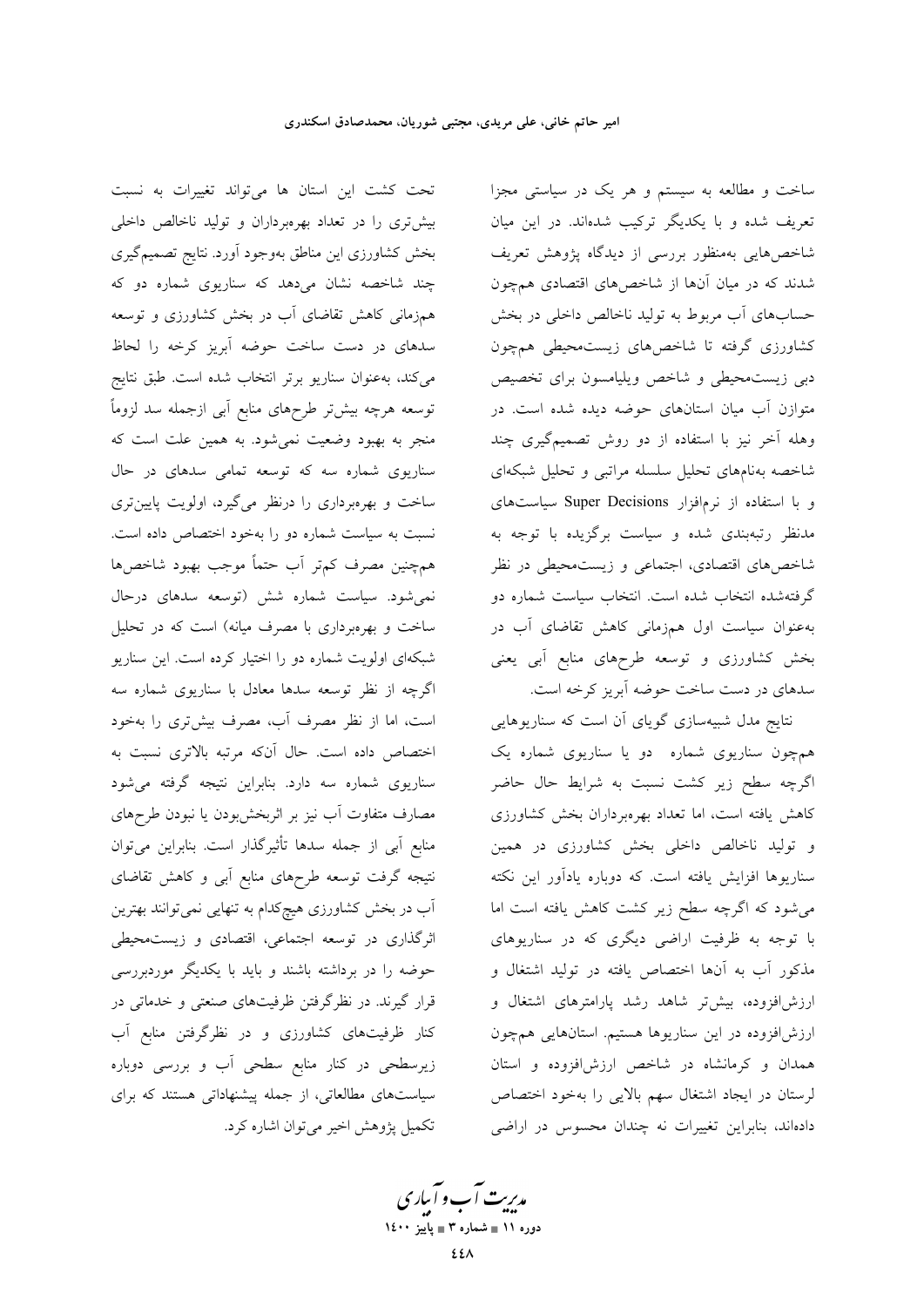برنامهریزی منابع اب در حوضه ابریز کرخه با توجه به درامد ناخالص بخش کشاورزی، توازن در توزیع درامد کشاورزی و تامین حقابه

**، محیطزیستی** 

- Ebad Ardestani, M., Sharifi Teshnizi, E., Babakhani, P., Mahdad, M., & Golian, M. (2020). An optimal management approach for agricultural water supply in accordance with sustainable development criteria using MCDM (TOPSIS) (Case study of Poldasht catchment in West Azerbaijan Province-Iran). *Journal of Applied Water Engineering and Research*, *8*(2), 88-107.
- Gluschenko, K. (2018). Measuring regional inequality: to weight or not to weight?. *Spatial Economic Analysis*, *13*(1), 36-59.
- Golfam, P., Ashofteh, P.S., Rajaee, T., & Chu, X. (2019). Prioritization of water allocation for adaptation to climate change using multi-criteria decision making (MCDM). *Water Resources Management*, 33(10), 3401-3416.
- Hatamkhani, A., & Moridi, A. (2019). Multi-objective optimization of hydropower and agricultural development at river basin scale. *Water Resources Management*, *33*(13), 4431-4450.
- Hatamkhani, A., & Moridi, A. (2021). Optimal Development of Agricultural Sectors in the Basin Based on Economic Efficiency and Social Equality. *Water Resources Management*, 35(3), 917-932.
- Hosnavi Atashgah, M., Yasi, M., & Amiri Takaldani, E. (2019). Decision Making Pattern in Identifying and Ranking Effective Criteria in Inter-Basin Water Transfer Projects Based on Network Analysis Process and Analytical Hierarchy Process. *Iran-Water Resources Research*, *15*(4), 299-313.
- Luo, H., & Zhao, S. (2021). Impacts of high-speed rail on the inequality of intercity accessibility: A case study of Liaoning Province, China. *Journal of Transport Geography*, *90*, 102920.
- Mianabadi, H., & Afshar, A. (2008). Multi-attribute decision-making to rank urban water supply schemes. *Journal of Water and Wastewater*, 19(2), 34-45 (In Persian)
- Portnov, B.A., & Felsenstein, D. (2010). On the suitability of income inequality measures for regional analysis: Some evidence from simulation analysis and bootstrapping tests. *Socio-Economic Planning Sciences*, *44*(4), 212-219.
- Rousta, B.A., & Araghinejad, S. (2015). Development of a multi criteria decision making tool for a water resources decision support system. *Water Resources Management*, *29*(15), 5713-5727.
- Shahreza, F., Moridi, A., & Mousavi Nadoushani, S. (2017). Estimating Stationary Inflow Time Series for Planning Water Resources at the Basin Level (Case Study: Karkheh Watershed). *Iran-Water Resources Research*, 13(4), 168-173. (In Persian)

**/0H**

- 1. Water Evaluation And Planning System
- 2. River Basin Simulation
- 3. Model Simulator
- 4. Multiple criteria decision making
- 5. Simple Additive Weighting
- 6. Composite Programming
- 7. Technique for Order of Preference by Similarity to Ideal Solution
- 8. Analytic Network Process
- 9. Analytic Hierarchical Process
- 10. Novel approach to imprecise assessment and decision environments
- 11. Spatial Multi Criteria Decision Making model
- 12. Gross domestic product

 **I>\* J"#** .
- % H= / ( Ö
 =Ñ\$

#### **منابع**

- Ahadnejad Reveshty, M., Mousavi, M.N., Mohammadi Hamidi, S., & Waysian, M. (2016) Investigating and analyzing social justice in terms of accessibility to municipal services. *Journal of Geography and Urban Space Development*, 3(1), 33-51 (In Persian)
- Alamanos, A., Mylopoulos, N., Loukas, A., & Gaitanaros, D. (2018). An integrated multicriteria analysis tool for evaluating water resource management strategies. *Water*, *10*(12), 1795.
- Babaeian, F., Bagheri, A., & Rafieian, M. (2016). Vulnerability analysis of water resources systems to water scarcity based on a water accounting framework (case study: Rafsanjan study area). *Iran-Water Resources Research*, *12*(1), 1-17. (In Persian)
- Cuaresma, J. C., Doppelhofer, G., & Feldkircher, M. (2014). The determinants of economic growth in European regions. *Regional Studies*, *48*(1), 44-67.
- Díez-Minguela, A., & Llopis, M.T.S. (2020). Comparing different estimation methodologies of regional GDPs in Latin American countries. In Time and Space (pp. 17-40). Palgrave Macmillan, Cham.
- D'Onofrio, A., Minetti, R., & Murro, P. (2019). Banking development, socioeconomic structure and income inequality. *Journal of Economic Behavior & Organization*, *157*, 428-451.